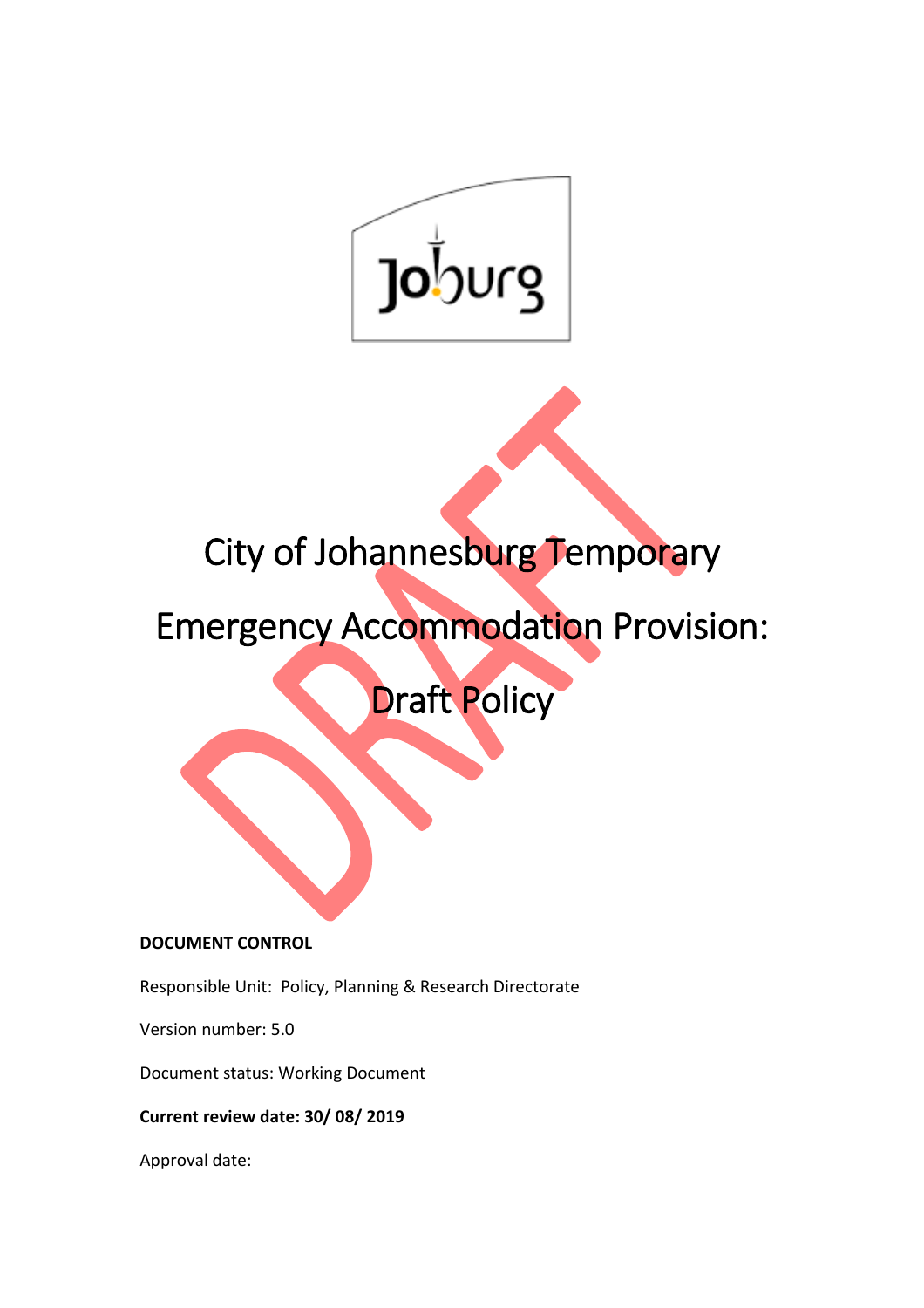# **TABLE OF CONTENTS**

| 13. PROCESS TO FOLLOW IN EVICTION EMERGENCIES14 |
|-------------------------------------------------|
| 13.1                                            |
| 13.2                                            |
| 13.3                                            |
| 13.4                                            |
|                                                 |
|                                                 |
|                                                 |
|                                                 |
|                                                 |
|                                                 |
| <b>Provision of TRA</b><br>19.1                 |
|                                                 |

19.2 Logistics of Relocation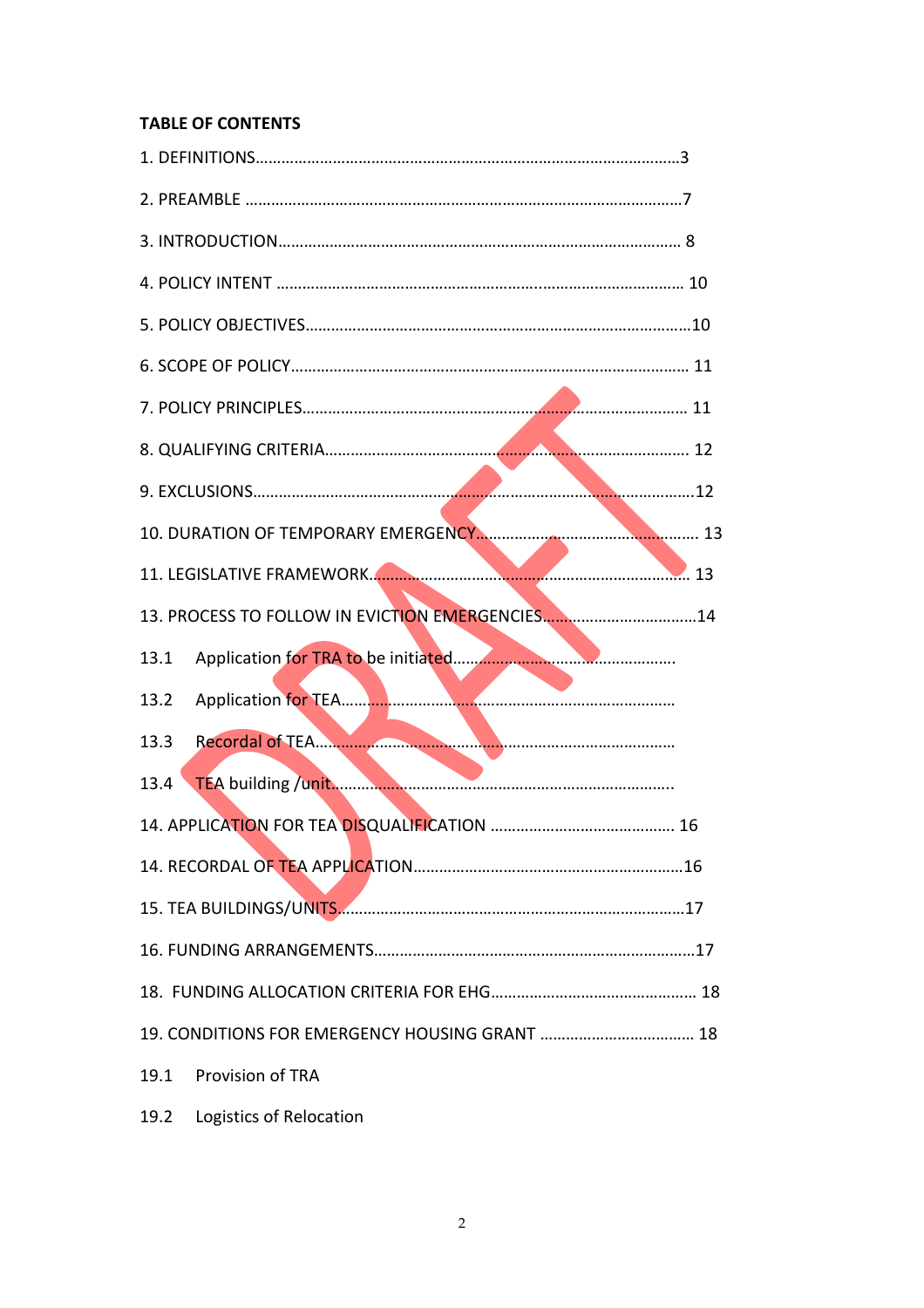| a) National Department of Human Settlements19 |  |
|-----------------------------------------------|--|
|                                               |  |
|                                               |  |

| 22. IMPLEMENTATION PLAN/DEVELOPMENT FOR TEA25 |  |
|-----------------------------------------------|--|
|                                               |  |
|                                               |  |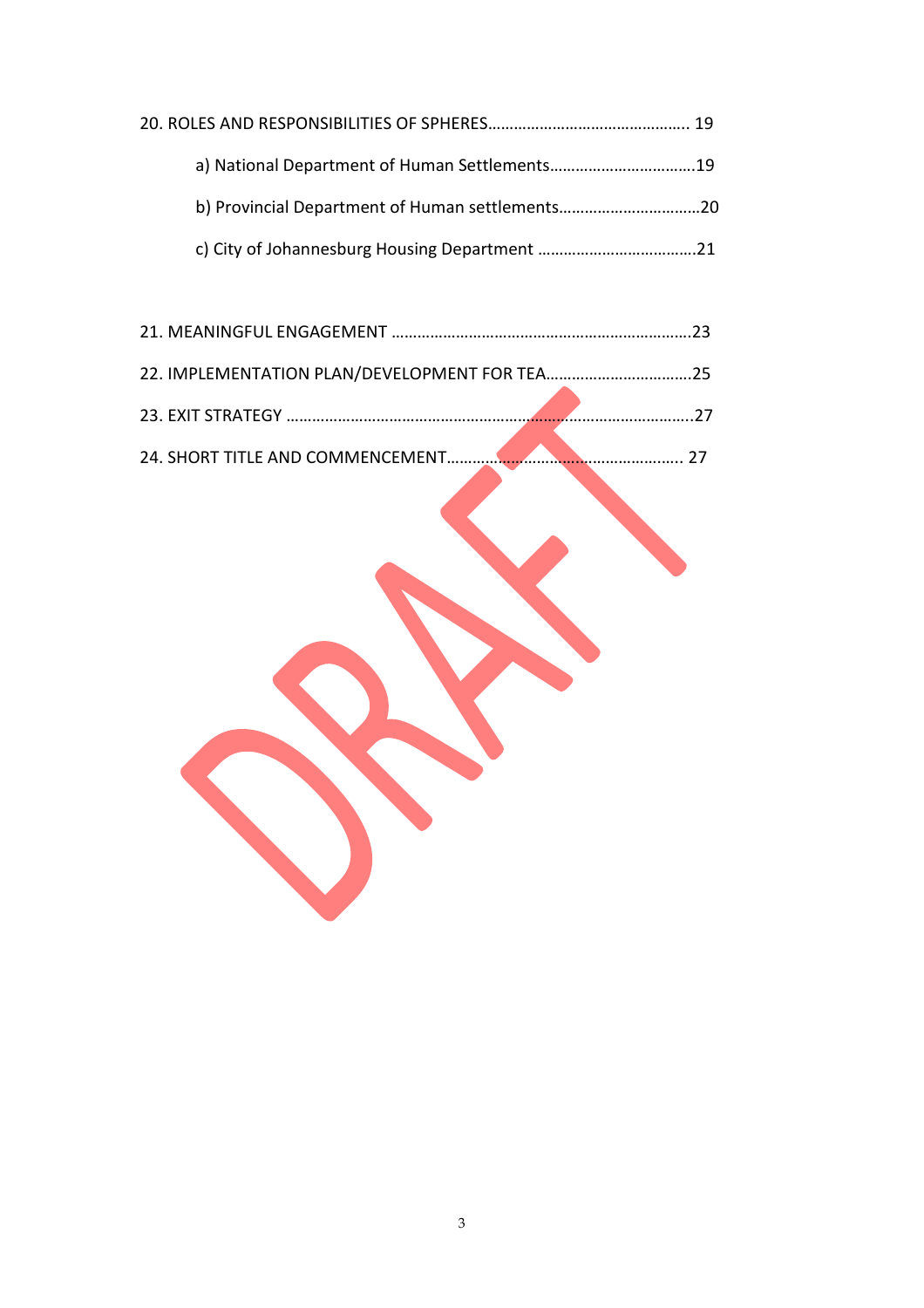| 18.1 |  |
|------|--|
|------|--|

18.2 Presentation of alternatives for evictees……………………………..

#### **1. DEFINITIONS**

**"Affected persons"** means beneficiaries of emergency housing including but not limited to an Evictee residing in the jurisdiction of the COJ and who cannot address his or her housing emergency from their own or other available resources and who makes an application to the CoJ for TEA assistance in the prescribed manner;

"CoJ" means City of Johannesburg Metropolitan Municipality;

"Disaster" means a disaster as defined in the Disaster Management Act 57 of 2002;

"Emergencies" means emergency situations of exceptional housing need as referred to in Part 3 of the National Housing Code, 2009;

"Emergency Housing Programme" means the programme provided for in Part 3 Volume 4 of the National Housing Code, 2009;

"Engagement" or "Engage" means a process by which the COJ, Evictees, property owners and other stakeholders participate in meaningful discussions with a view to reaching a collective outcome that will benefit all or most parties;

**"Evictee"** means a person who has been or will be deprived of occupation of a building or structure or the land on which such building or structure is located;

**"Owner"** means the registered owner of land and property, including an organ of state;

**"Person in charge" '**means a person who has or at the relevant time had legal authority to give permission to a person to enter or reside upon the land in question;

"**Policy"** means this Ppolicy together with the annexures set out in this document, as amended from time to time;

**"Problem Property by-law"** means the City of Joburg By-Law on Problem Properties, (as amended)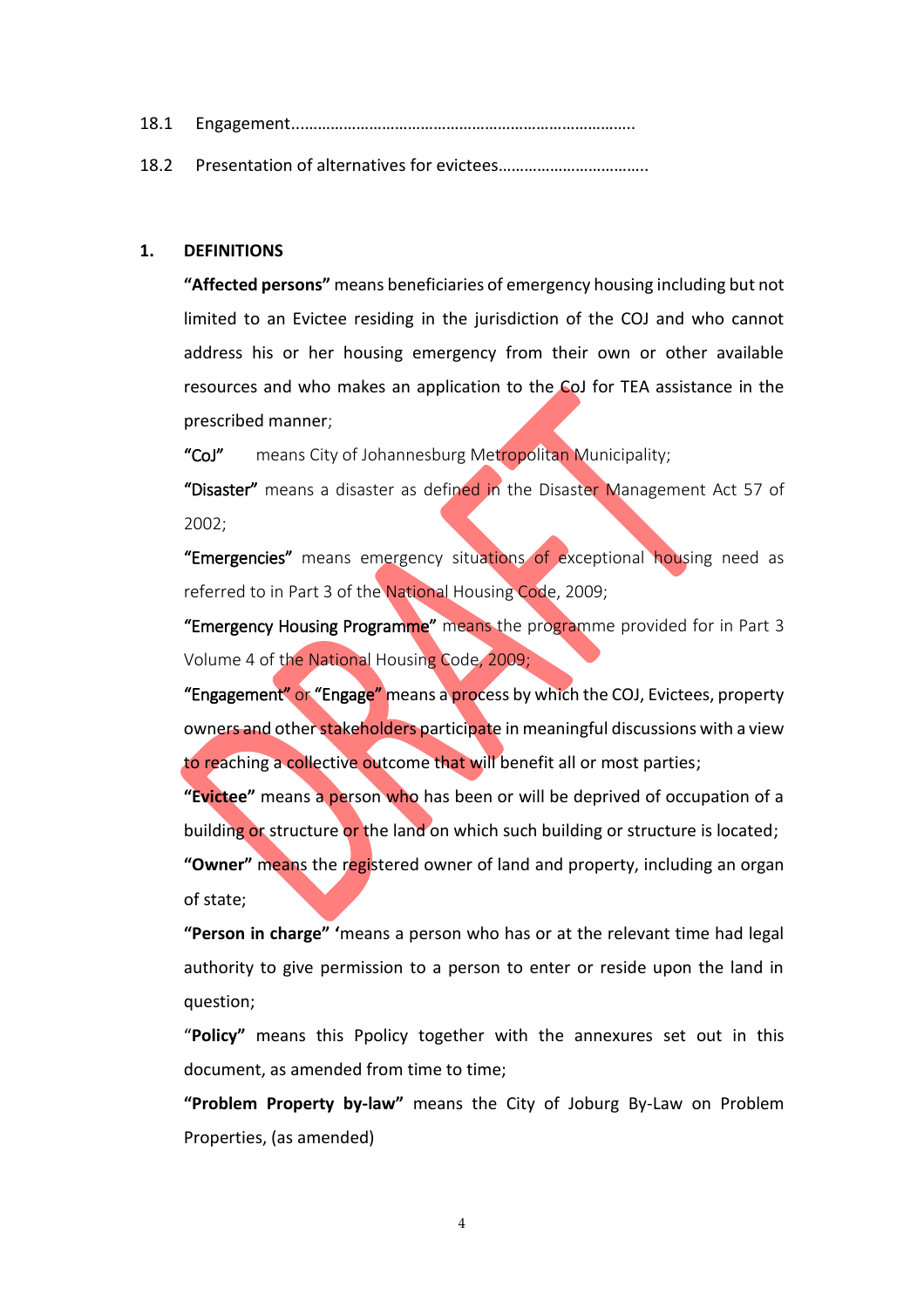"**Property**" means any piece of land registered as a separate entity of land in a deeds registry as an erf, lot, plot, farm, stand or agricultural holding and includes any unit and land contemplated in the Sectional Title Act, 1986 (Act No. 95)

**"Temporary Emergency Accommodation" (TEA)** means temporary assistance provided to beneficiaries of emergency housing who may find themselves in Emergencies;

"**Temporary Assistance**" means assistance provided to beneficiaries of emergency housing in the form of TEA units or TRAs for a period not exceeding twelve (12) months'

**"TEA building"** means either the whole building or a part only of the building which is used for TEA;

**"Temporary Relocation Area" (TRA)** means a site where applying residents are intended to be accommodated on a temporary basis.

**"Provincial department"** refers to the Gauteng Provincial department of Human Settlements

**"Emergency housing grant"** refers to the nationally administered grant, which provides rapid response to immediate adequate temporary shelter to households affected by disasters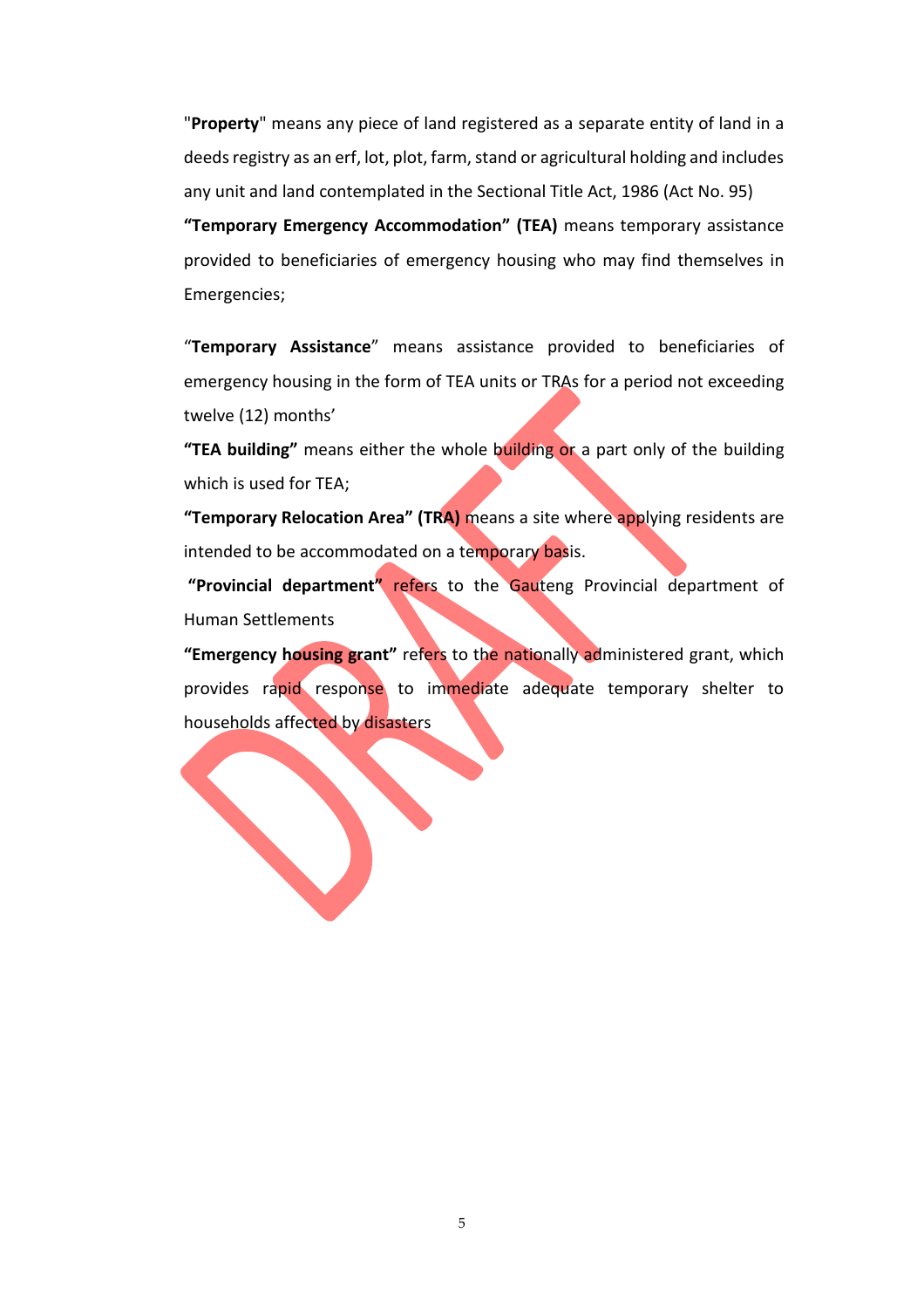# **ACRONYMS**

| CoJ          | City of Johannesburg                                                    |
|--------------|-------------------------------------------------------------------------|
| <b>EHG</b>   | <b>Emergency Housing Grant</b>                                          |
| <b>EHP</b>   | <b>Emergency Housing Programme</b>                                      |
| <b>EMS</b>   | <b>Emergency Management Services</b>                                    |
| <b>ESP</b>   | <b>Expanded Social Package</b>                                          |
| <b>IDP</b>   | Integrated Development Plan                                             |
| ID           | <b>Identity Document</b>                                                |
| <b>MTEF</b>  | Medium Term Expenditure Framework                                       |
| <b>NDoHS</b> | National Department of Human Settlements                                |
| <b>NDMC</b>  | National Disaster Management Centre                                     |
| <b>NGO</b>   | Non-Governmental Organization                                           |
| PIE ACT      | Prevention of Illegal Eviction from and Unlawful Occupation of Land Act |
|              | 19 of 1998                                                              |
| <b>PDoHS</b> | Provincial Department of Human Settlements                              |
| <b>PDMC</b>  | <b>Provincial Disaster Management Centre</b>                            |
| <b>TEA</b>   | <b>Temporary Emergency Accommodation</b>                                |
| <b>TRA</b>   | Temporary Relocation Area                                               |
|              |                                                                         |
|              |                                                                         |
|              |                                                                         |
|              |                                                                         |
|              |                                                                         |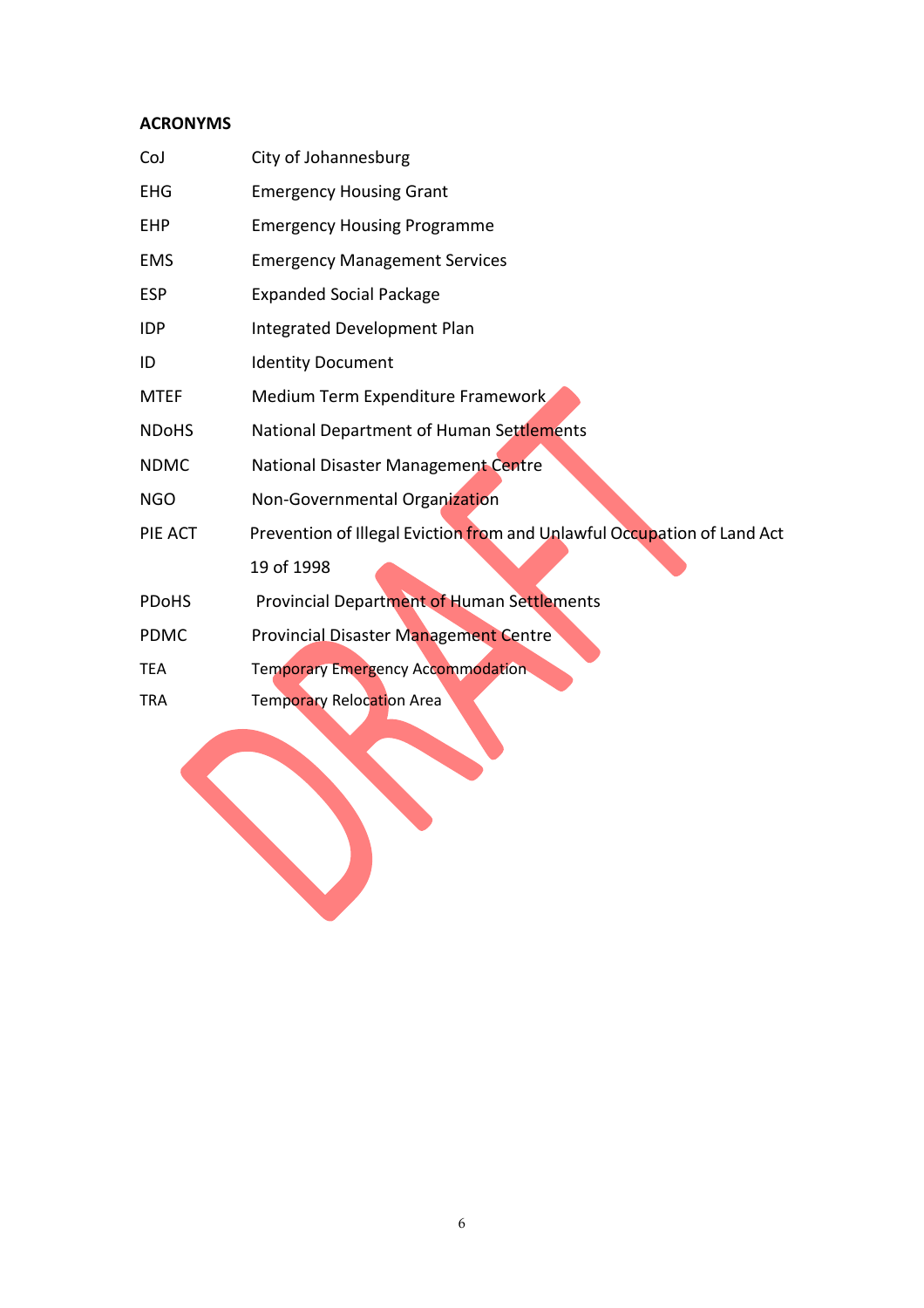#### **2. PREAMBLE**

The COJ, as a local authority recognises the important obligations that section 26 of the Constitution of the Republic of South Africa, 1996 ("**the Constitution**") places on organs of state in relation to the right of access everyone has to adequate housing (section 26(1)), the taking of reasonable legislative and other measures within its available resources, to achieve the progressive realisation of this right (section 26(2)) and that no one may be evicted from their home or have their home demolished without an order of court after considering all the relevant circumstances (section 26(3)).

The CoJ further recognises that those circumstances that constitute Emergencies may lead to affected persons being rendered homeless indefinitely or for a prolonged period of time.

The policy therefore aims to provide pro-active measures that the CoJ will adopt and implement when dealing with the provision of TEA to affected persons who are rendered homeless or who run the risk of being rendered homeless as a result of finding themselves in one or more categories of Emergencies. It is important to note that the provision of TEA can be pro-active or reactive and based on predictable and unpredictable Emergencies.

The policy also enables a uniform process and approach to be followed by municipal officials, legal practitioners and the public at the large when dealing with Emergencies thereby mitigating risk and decreasing the vulnerability of the affected persons.

The Policy should not, under any circumstances whatsoever, be interpreted as a tool to encourage influx control in and around the inner city of Johannesburg or seen to be promoting the unlawful occupation of land, rather, it is aimed at assisting the CoJ in achieving a consistent and balanced approach when dealing with emergency housing arising from one or more criteria constituting Emergencies.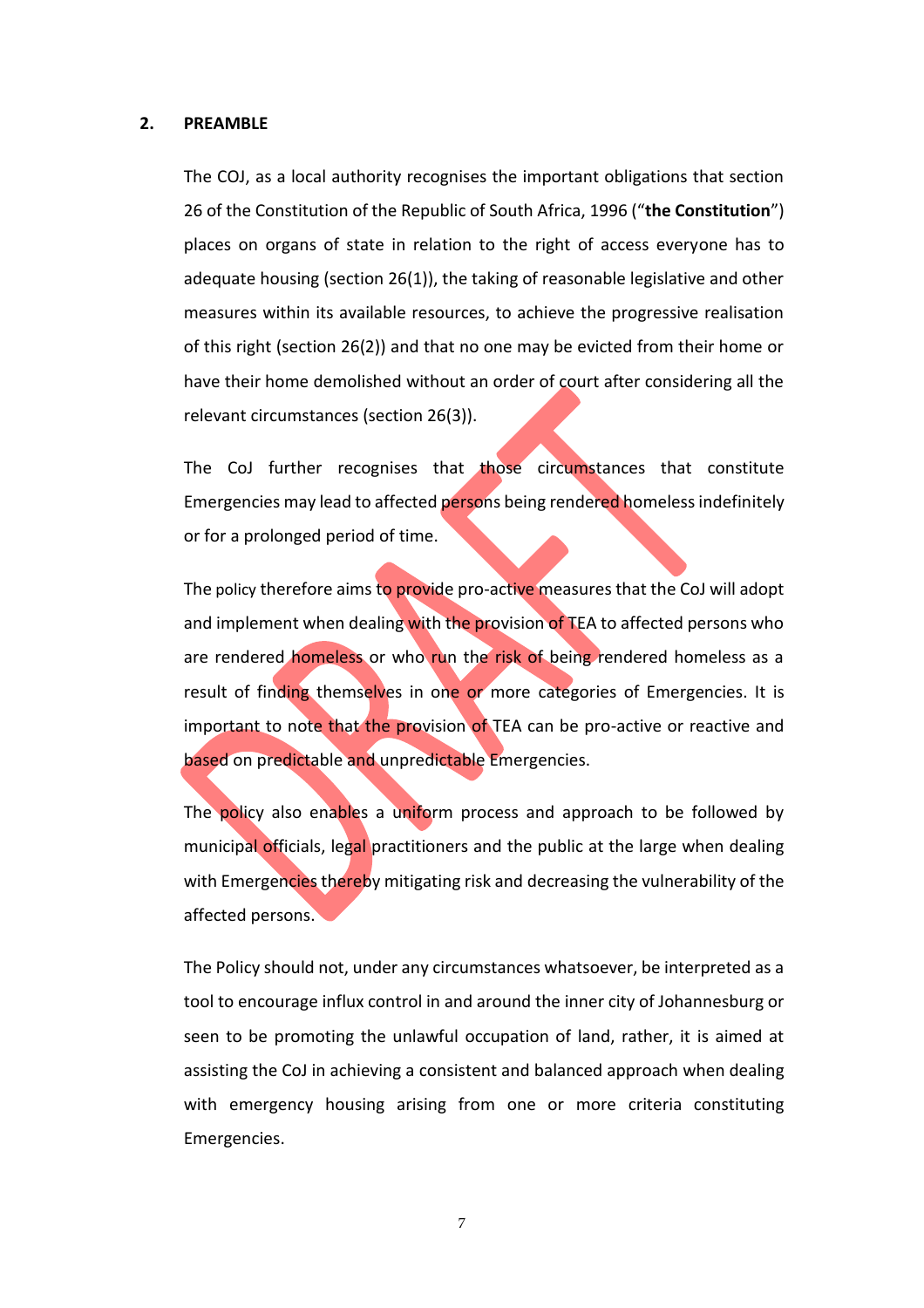#### **3. INTRODUCTION**

The CoJ as a local authority recognises its shared obligations, inter alia, to assist affected persons who might be rendered homeless temporarily or indefinitely as a result of one or more criteria constituting emergencies.

In recognising this shared responsibility, this policy should not be seen as a vehicle to achieving the rights set out in section 26(1) and section 26(2) of the Constitution. The primary purpose of this policy is to address emergency housing assistance on a temporary basis.

The Emergency Housing Programme and the role of local authorities in evictions have over the years received significant attention through various constitutional court judgments such as the *Joe Slovo* and *Blue Moonlight* cases, and others. In line with the EHP, the policy aims to implement an emergency housing response thereby enabling the CoJ to respond to a plethora of emergency housing situations.

The CoJ has over the years primarily dealt with emergency situations through its Emergency Management Services department. The focus of EMS has been to respond to emergencies consisting in disasters as provided for in the Disaster Management Act (No. 57 of 2002) and the CoJ Disaster Risk Management Policy. The relief provided by EMS is often limited to emergency assistance for a period of up to 72 hours. During this period different aids would be provided to give support to, and make the affected persons' situation more bearable. Where affected persons are rendered homeless resulting from the disaster, they often provided with shelter in the form of tents, accommodation in community centres et cetera.

It is important to note the ambit of Emergencies has been significantly extended in the text of the EHP and includes, inter alia, floods, earthquakes, sinkholes, hail, snow, strong winds, severe rainstorms, evictions, house demolitions as well as household and communities living in dangerous conditions such as under power lines and on dolomitic land.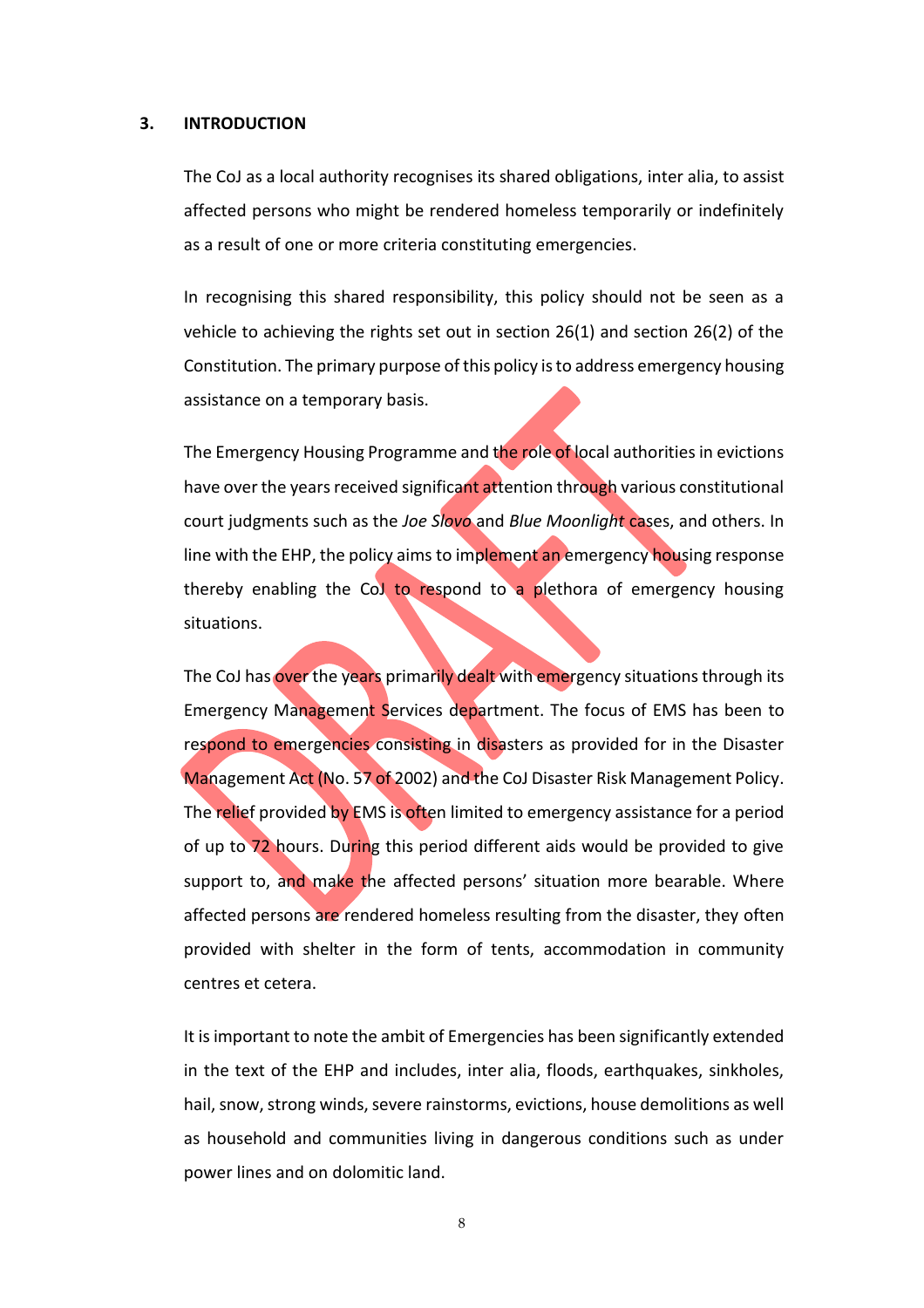Often these affected persons remain homeless temporarily or indefinitely after having received some form of initial assistance from EMS and are required to be accommodated. These affected persons then become the prerogative of the Housing department.

Whereas the EHP has prescribed responses with options of applying for funding when dealing with Emergencies, the CoJ has experienced several challenges in endeavouring to adopt and implement these responses, particularly within the inner city where there is the highest demand for TEA and where there is little or no available land. To this end, the City will have to primarily rely on, and utilise its own resources to provide TEA for affected persons in the inner city.

This type of temporary assistance offered by the CoJ does not detract from its overall responsibility as a municipality in terms of the Constitution and Housing Act, does not promote queue jumping and is limited to temporary assistance in Emergencies.

In the event that one or more provisions contained in this policy is found to be in conflict with one or more provisions contained in the City of Johannesburg By-Law on Problem Properties, then the provisions as set out in the By-Law will take precedence over the provisions contained in this policy.

- 4. **POLICY INTENT**The CoJ recognises its constitutional and statutory obligations to provide TEA to affected persons. In doing so, the policy also seeks to highlight the responsibility of property owners in relation to their properties as well as the consequences in failing to execute those responsibilities as provided for in the By-Law on Problem Properties. This Policy is implemented in furtherance and fulfilment of these obligations and lays down certain guidelines in this regard as follows:
	- Provision of temporary assistance in the form of TEA buildings and TRAs subject to engagement with the affected persons
	- The policy does not apply to normal housing development projects;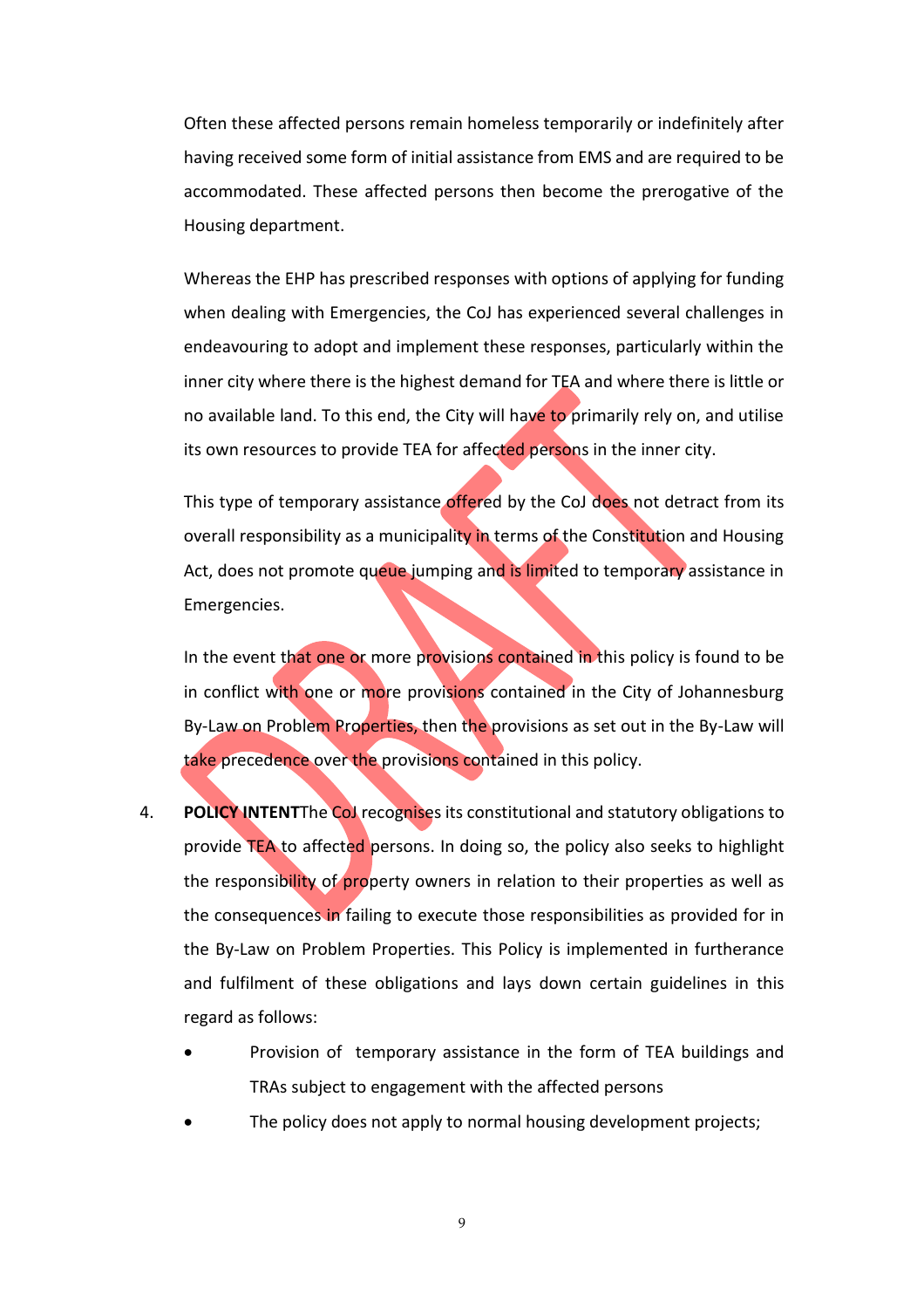- Normal qualification criteria in relation to permanent, rental or social housing do not apply;
- qualification criteria as determined by the CoJ may vary from case to case;
- The policy should not be construed to mean the progressive realisation of the right to have access to adequate housing.
- The Policy will be implemented in the context of competing priorities and available resources and is not intended to:
	- a) Assist affected persons that, upon assessment, are found to be able to address their housing need out of their own financial or other available resources.
- The policy is not intended to replace any existing CoJ disaster management programmes;

# **5. POLICY OBJECTIVES**

The main objectives of this Policy are to:

- 5.1. To provide a rapid to affected persons who find themselves in circumstances constituting Emergencies
- 5.2. Facilitate the provision of TEA to affected persons in Emergencies;
- 5.3. In conjunction with the By-Laws on Problem Properties enable municipal officials to identify or encounter situations of potential risk or high vulnerability that require an emergency housing response;
- 5.4. To provide for an environment of meaningful engagement in Emergencies

# **6. SCOPE OF THE POLICY**

The policy applies to the following emergency housing situations, including but not limited to:

6.1. Homelessness as a result of a declared state of disaster, including where remedial measures have been taken in terms of the Disaster Management Act;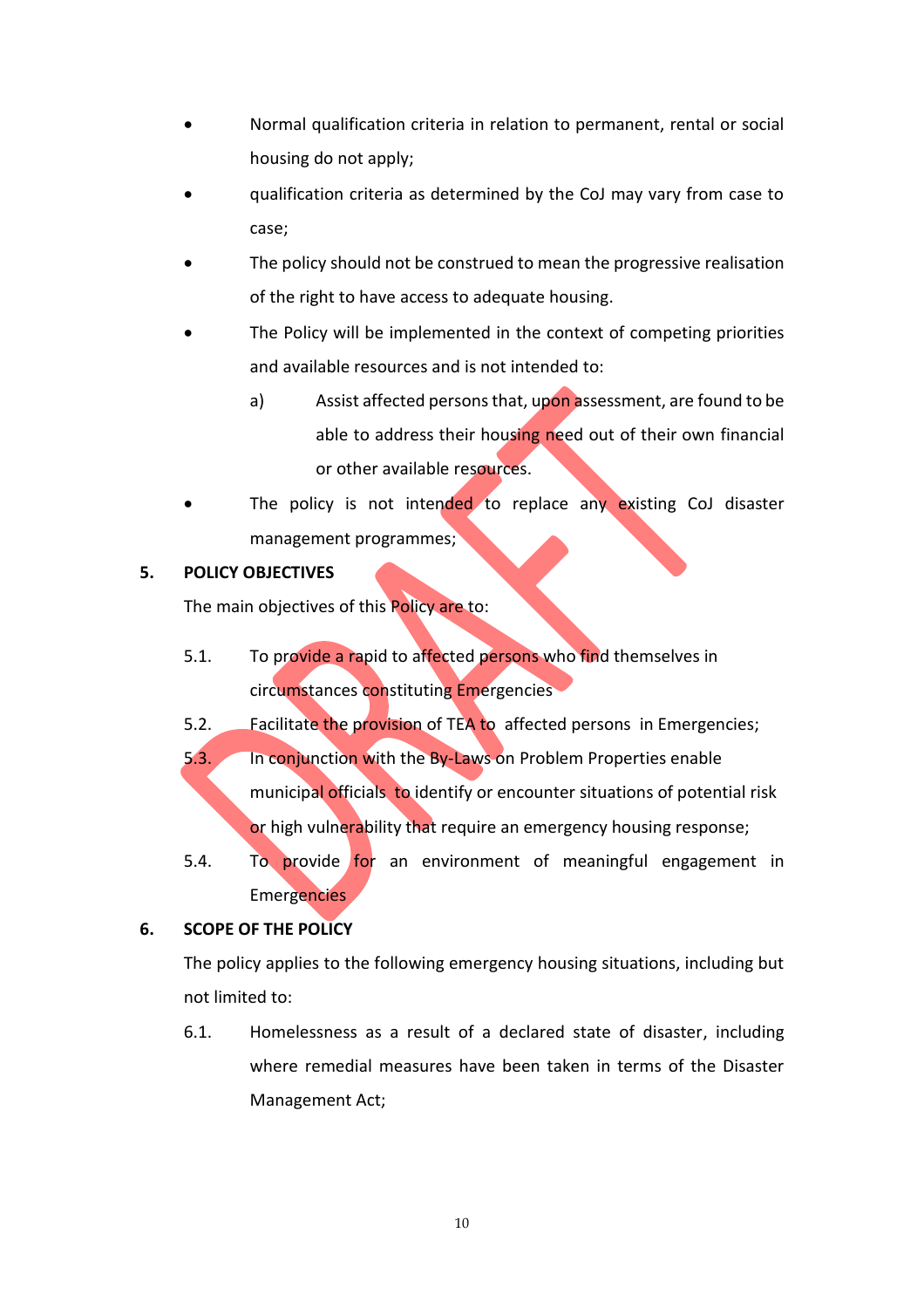- 6.2. Homelessness as a result of extra ordinary occurrences such as floods, strong winds, severe rainstorms, hail, snow, devastating fires, earthquakes, sinkholes or large disastrous industrial incidences;
- 6.3. Households or communities living in dangerous conditions such as dolomitic land, threat of eviction from unsafe buildings/land or under power lines
- 6.4. Households or communities that live in the way of engineering services such as water, sewerage, power
- 6.5. Affected persons that have been evicted or face the threat of an imminent eviction.
- 6.6. Where homes are demolished or threatened with imminent demolition
- 6.7. Displacement as a result of civil unrest or conflict; and
- 6.8. Live in conditions that pose immediate threats to life, health and safety

#### **7. POLICY PRINCIPLES**

- 7.1. **Pro-poor**: the prioritisation of the affected persons that may be poor and responding in a caring and effective manner within the City's available resources;
- 7.2. **Temporary Relief:** the provision of temporary assistance in emergency housing situations.
- 7.3. **Transparency:** ensure transparent and consistent responses by the City in various emergency housing situations.
- 7.4. **Uniformity:** to ensure that the assistance provided for emergency housing situations is consistent and uniform;
- 7.5. **Transition:** to ensure affected persons are able to transition from TEA to a more permanent housing solution through various housing options.
- 7.6. **Limited in Scope:** The policy does not confer certain rights that affected persons might have enjoyed prior the emergency housing situation, does not replace any housing policy or programme of the NDoHS or PD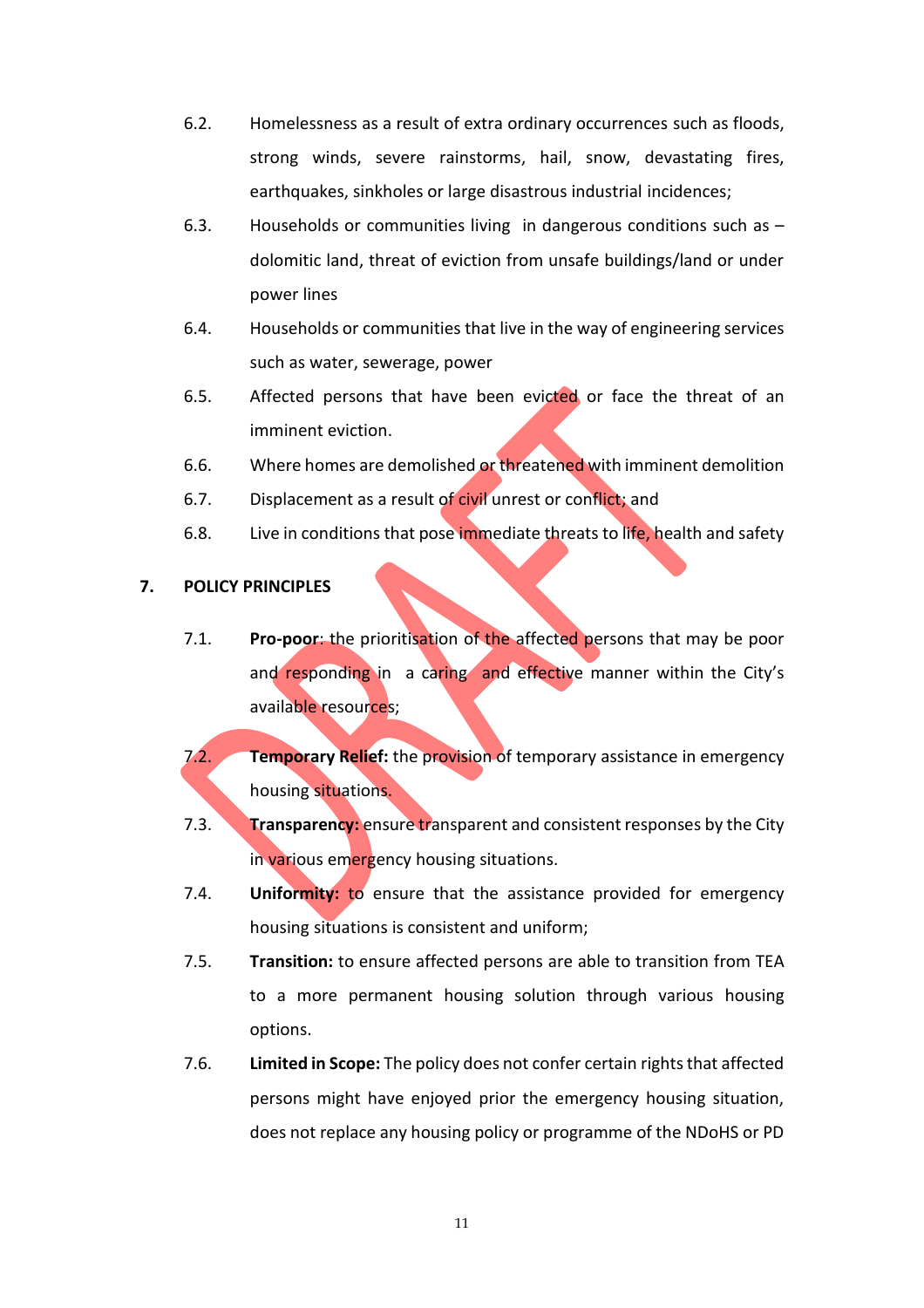and serves to augment other existing CoJ policy and programmes to the extent they pertain to emergency housing situations.

#### **8. QUALIFYING CRITERIA**

Where appropriate and justified, TEA will be provided to affected persons in the following categories:

- 8.1. Households whose monthly income is below R 3, 500.00
- 8.2. Minor headed households;
- 8.3. Elderly persons
- 8.4. Persons without dependants;
- 8.5. Persons who do not own any immovable property in the Republic;
- 8.6. Persons who have not previously received assistance;
- 8.7. Illegal foreigners and /or prohibited persons as defined by the Immigration Act (No. 13 of 2002) will be attended to but dealt with in consultation with the Department of Home Affairs.

## **9. EXCLUSIONS**

The Policy is not intended to:

- 9.1. Serve as an option for owners or persons in charge in the ordinary course of eviction proceedings;
- 9.2. Provide accommodation to persons where the onus rests with the owner or person in charge
- 9.3. Serve as a dispute resolution mechanism where disputes exist between an owner or person in charge and a tenant as envisaged in the Rental Housing Act
- 9.4. Assist affected persons that are capable of addressing their housing need out of their own financial or other resources;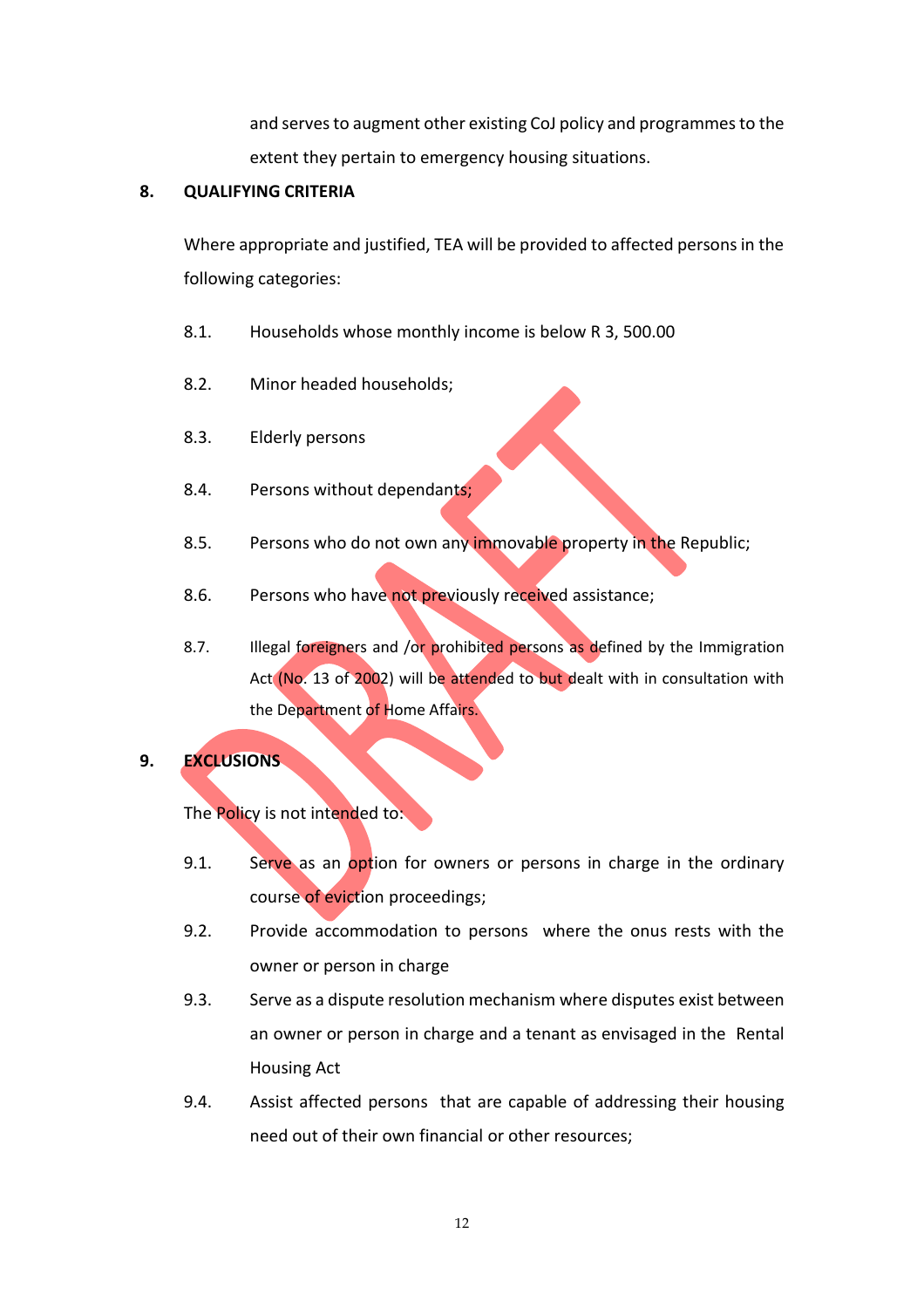- 9.5. Encourage queue jumping or promote self-created emergency housing situations;
- 9.6. Deal with properties and owners that are being dealt with by the By-Law on Problem Properties.

## **10. DURATION OF TEA**

- 10.1. The CoJ will provide TEA to affected persons who qualify for TEA for a period not exceeding six (6) months.
- 10.2. The period of six (6) months may be reduced subject to evaluations or such other conditions that may require an affected person to be relocated or removed from the TEA building or TEA. The CoJ will issue a notice to this effect to the affected person should this be the case.
- 10.3. Illegal foreigners or prohibited persons may or not be accommodated subject to directions from the DHA.
- 10.4. The maximum period of six (6) months may be extended or reduced at the CoJ's discretion.

# **11. LEGISLATIVE FRAMEWORK**

There have been numerous jurisprudential developments relating to the role of municipalities in the provision of alternative accommodation where persons are faced with the risk of homelessness. In this context, the CoJ recognises that it has a shared responsibility within available resources to provide TEA to those residents who may find themselves in Emergencies. This section highlights some of the key legislation and policy.

- 11.1. The Constitution of the Republic of South Africa, 1996
- 11.2. Housing Act 107 of 1997
- 11.3. Prevention of Illegal Eviction from and Unlawful Occupation of Land Act 19 of 1998
- 11.4. National Housing Code, 2009
- 11.5. City of Johannesburg By-Law on Problem Properties, 2014 (as amended from time to time)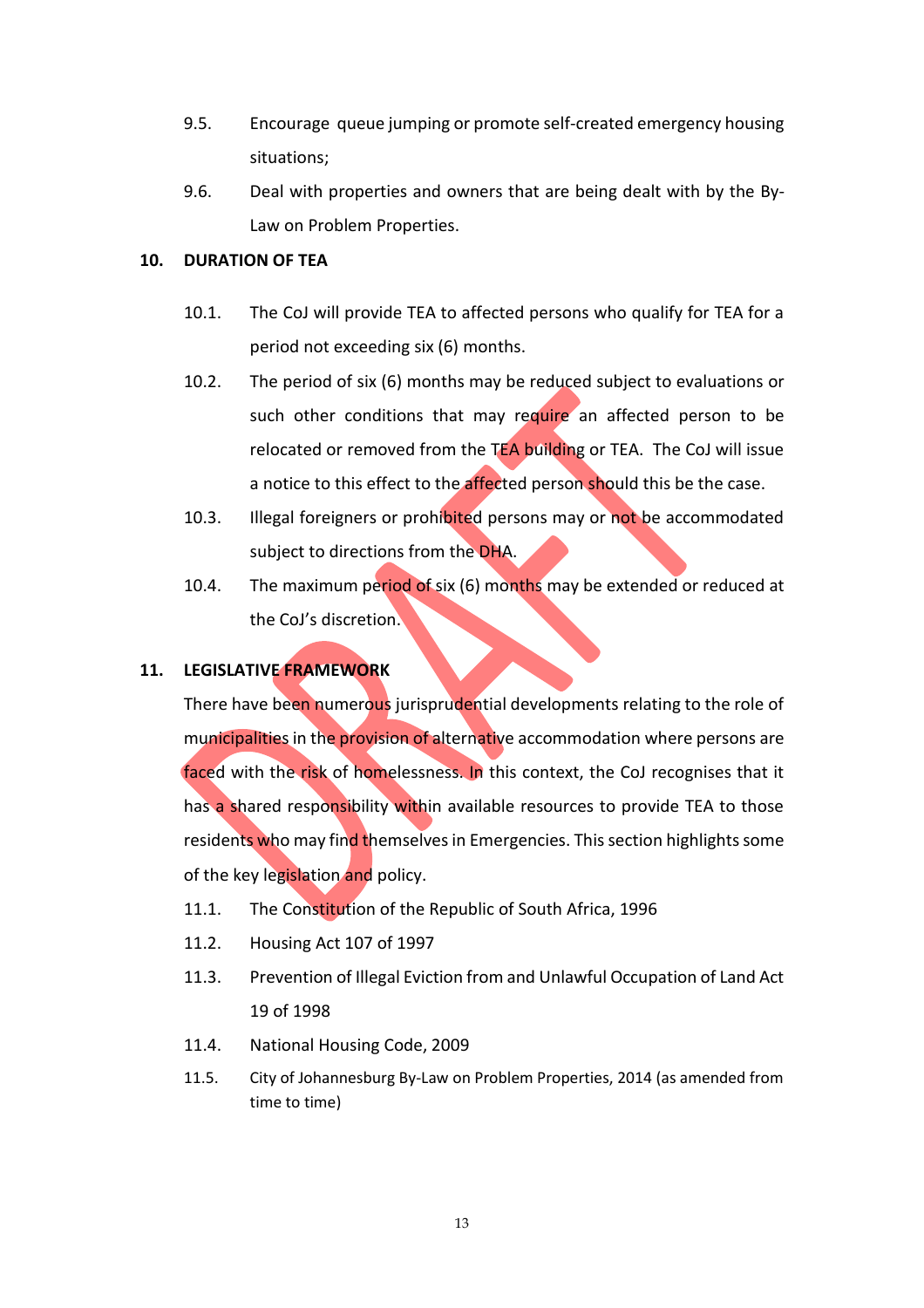# 12. *PROCESS TO BE FOLLOWED WHERE EMERGENCIES RESULT FROM A DECLARED DISASTER OR EXTRA ORDINARY OCCURRENCE RESULTING IN HOMELESSNESS* **EXCLUDING EVICTIONS IN TERMS OF THE PIE ACT**

The section shall apply to the following Emergencies:

- 12.1. Have become homeless as a result of a declared state of disaster, where assistance is required, including cases where initial remedial measures have been taken in terms of the Disaster Management Act by government, to alleviate the immediate crisis situation;
- 12.2. Have become homeless as a result of a situation which is not declared as a disaster, but destitution is caused by extraordinary occurrences such as floods, strong winds, severe rainstorms and/or hail, snow, devastating fires, earthquakes and/or sinkholes or large disastrous industrial incidents.

Where either one, or both of the above-mentioned Emergencies have occurred, the following process shall be followed when dealing with or managing the Emergencies:

12.3. The Emergencies shall first be reported to the COJ's EMS department;

- 12.4. In the event that there is a likelihood of indefinite homelessness resulting from the Emergencies, the relevant official from EMS must forewarn the ED: Housing or his or her delegated official to this effect;
- 12.5. If the situation warrants the Housing Department's intervention, then the Head: Emergency Housing Unit or his or her delegated official together with any other official shall visit the affected area and affected persons to determine the extent of damage and make a preliminary assessment;
- 12.6. To the extent the situation requires the intervention of the NDHS, the Housing Department will contact the relevant officials thereat and inform them of the need for assistance;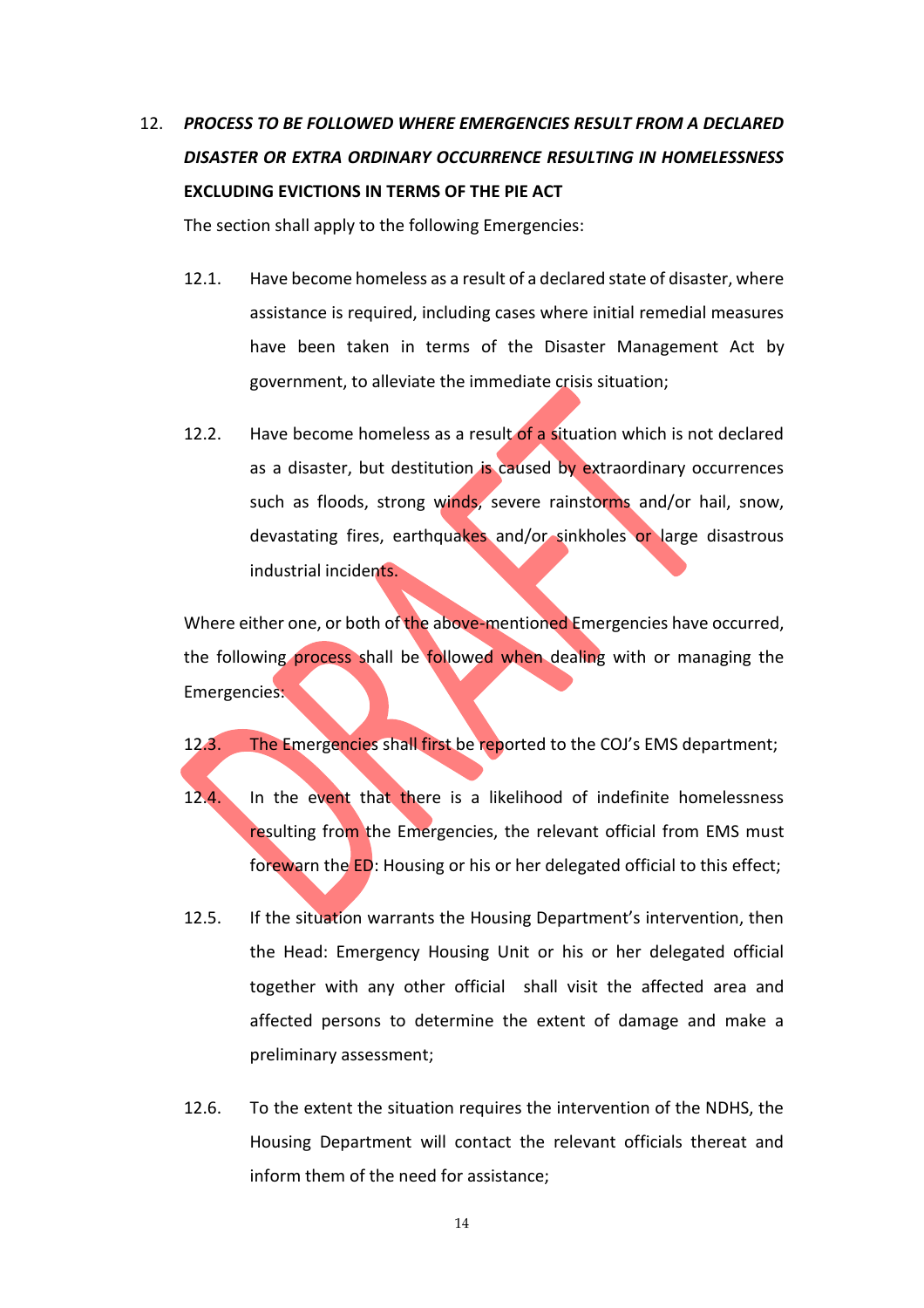- 12.7. In the meanwhile, the EMS department will provide initial remedial measures to alleviate any immediate crisis in accordance with the prescribe framework.
- 12.8. The Housing department will inform the PDMC of any application for assistance that might have been made to the NDHS;
- 12.9. Where it is determined the COJ will in fact need assistance from the NDHS, the Housing department will endeavour to expeditiously complete an application process for a Disaster Grant Approval;
- 12.10. The City Manager or his or her delegated official shall be tasked with signing of the application form to the NDoHS for assistance;
- 12.11. So soon thereafter of the application for assistance being approved, the Housing department will render further assistance to the affected persons.

# **13.** *"PROCESS TO BE FOLLOWED WHERE EMERGENCIES RESULT FROM EVICTIONS*  **IN TERMS OF THE PIE ACT***"*

#### **Application for TEA or TRAs**

The following process will be followed in instances of evictions or where there is the threat of imminent evictions and TEA will be required by the affected persons:

- a) An application for TEA or TRA to be initiated through the EHU in instances where the CoJ has been enjoined to eviction proceedings in terms of a court order to report on TEA or provide TEA where the unlawful occupiers face the risk of homelessness in the event an eviction order is granted.
- b) In the event an assessment has been made that lives would be in danger if occupation is continued on the property, the application for TEA/ TRA will be initiated with the CoJ Housing
- c) TRAs will be offered solely at the discretion of the CoJ and only in certain circumstances. Affected persons in applications for TEA or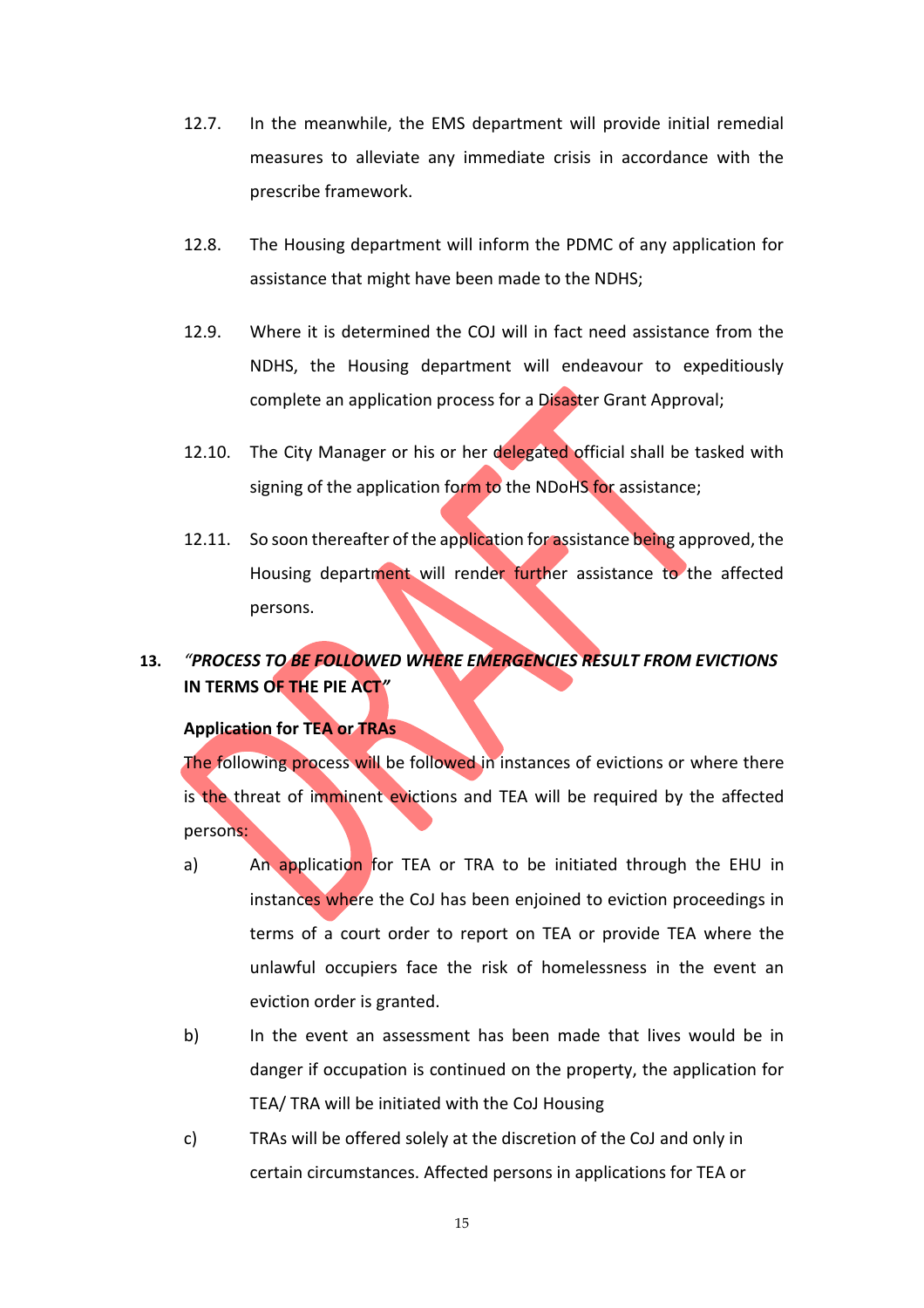TRAs will be subject to an assessment process. A detailed report will thereafter be compiled and a determination made on the type of assistance that will be required in each case

d) Provided that they qualify, affected persons will also be invited by the EHU to register with the CoJ's Expanded Social Package (ESP) programme in order that they may access certain benefits.

# **14. Applications for TEA may be disqualified or limited assistance provided where Evictees:**

- a) After assessment are deemed to be in a position, beyond the emergency incident stage, to address their housing Emergency from their own financial or other resources or from such other sources, which may include the proceeds of superstructure insurance policies and whether they have previously benefited from permanent housing assistance from the State;
- b) have caused their exceptional housing need;
- c) Housing Emergency can be remedied through the provision of time to vacate their current residence;
- d) have provided false or misleading information to the CoJ in regard to their circumstances

e) refuse to engage;

#### **15. Recordal of TEA applications**

Aside from the mandatory requirement that all residents who apply for TEA must apply in the prescribed manner the CoJ shall also keep a database of all the Affected Persons who have been allocated TEA in terms of this Policy including but not limited to, for the purposes of:

- a) detection of trends;
- b) good governance; and
- c) Reporting.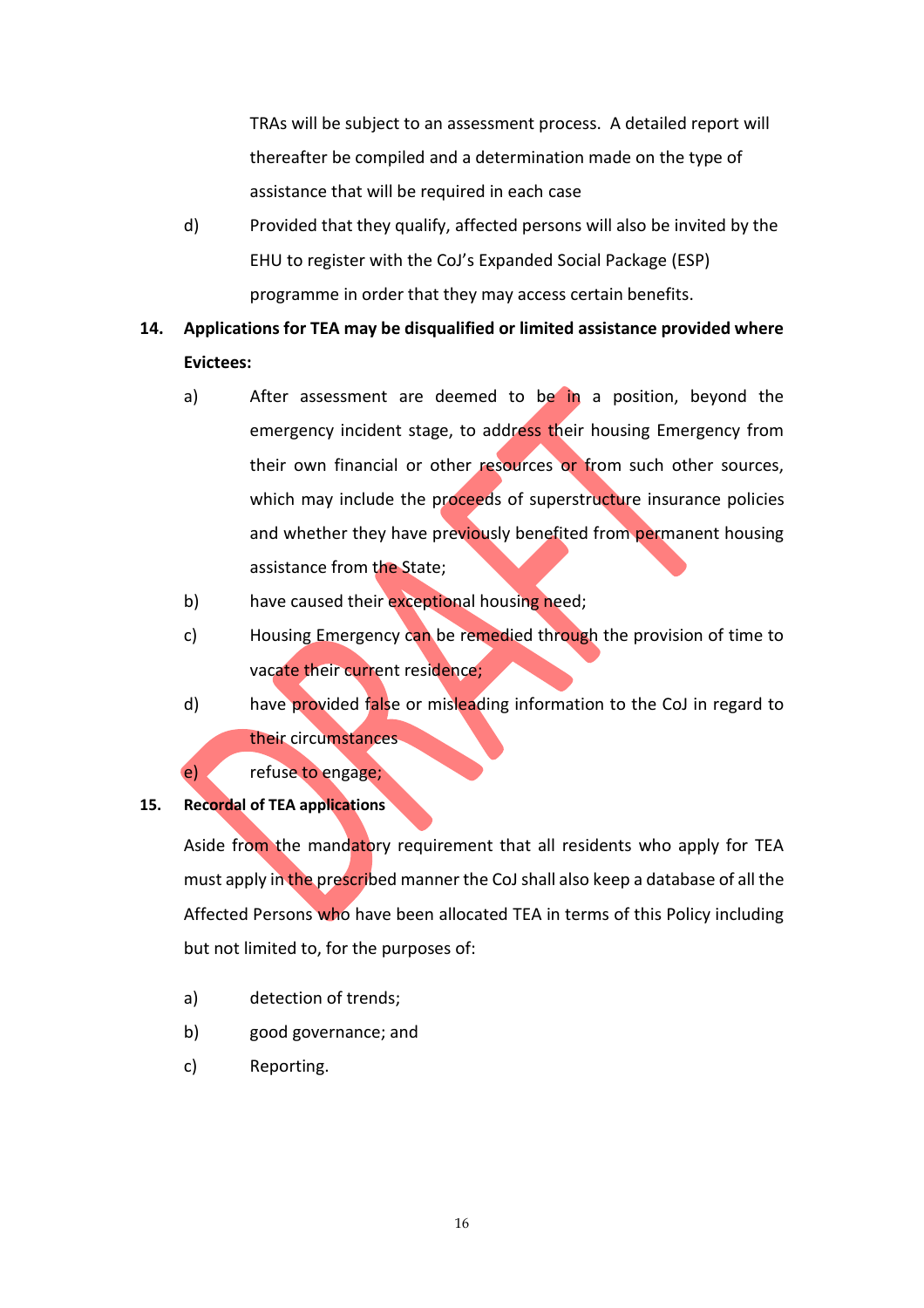#### **16. TEA buildings/ Units**

- a) Whereas the CoJ will endeavour to ensure there are sufficient TEA buildings/TRAs to cater for Emergencies, the CoJ can only do so within its available resources. ;
- b) TEA Buildings/TRAs will be standardised insofar as this is possible to avoid inconsistent expenditures and budgeting;
- c) Depending on the circumstances of each case, it remains at the sole discretion of the CoJ whether to offer affected persons a TEA Building or TRA.
- d) The CoJ will ensure that the TEA building or TRA conforms to the applicable legal norms and standards.
- e) Affected persons may be differentiated for purposes of allocating TEA, for instance, families will be accommodated in family rooms whereas singles may be accommodated in dormitory style rooms.
- f) Where the CoJ cannot meet the demand for TEA out of its own resources it may proceed to make an application to the PDHS for financial assistance.

# **17. FUNDING ARRANGEMENTS**

The Programmes following funding streams will be utilised for policy implementation;

Disaster Grant for temporary relief (temporary shelter & relocation) as a result of a disaster;

- a) Emergency housing Programme in line with Emergency housing code Programme for other
- b) Reconstruction of damaged houses and services; and
- c) Acquisition of land where required;
- d) Planning and facilitation;
- e) Interim/temporary basic engineering services on a shared basis (5 families per facility);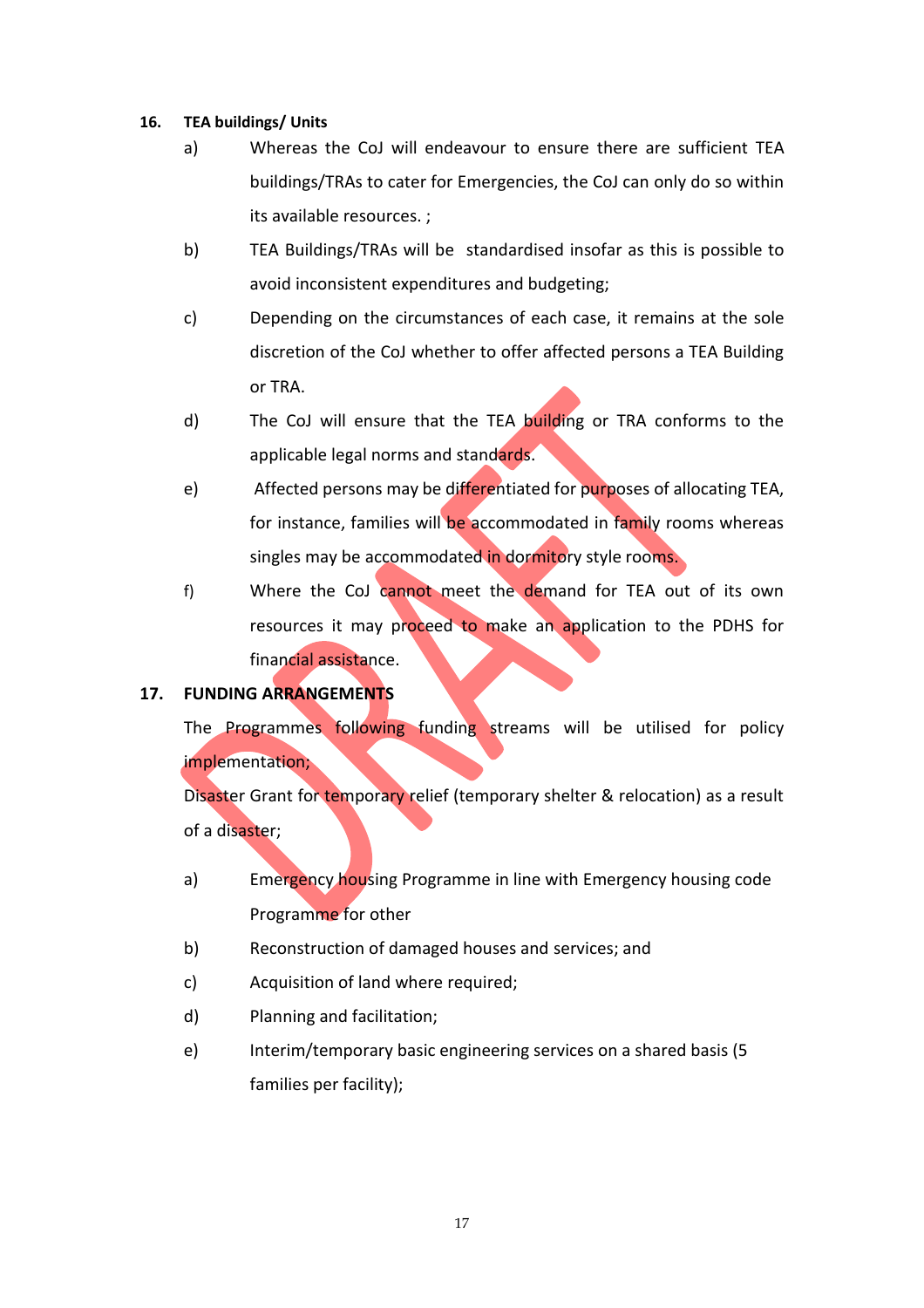- f) Temporary shelters where required in the inner City through City's allocated funding for the provision of Temporary Emergency Accommodation (TEA) as a result of evictions;
- g) Temporary shelters and services to Informal Settlement Upgrading Programme projects

## **18. FUNDING ALLOCATION CRITERIA FOR EHG**

The grant funding is intended to address the housing needs of households who for reasons beyond their control, find themselves in an emergency housing need such as:

- a) existing shelter has been destroyed or damaged by a disaster
- b) displaced from their existing houses due to a disaster
- c) relocation due to prevailing material (i.e. physical) conditions posing an immediate threat to the adequacy and safety of their existing housing as a result of a disaster
- d) The grant is allocated to provincial administrations/municipalities on application and approval thereof by the Accounting Officer of the national DHS

# **19. CONDITIONS FOR EMERGENCY HOUSING GRANT (EHG)FUNDING**

- a) Shelter solutions funded from the grant must comply with the National Building Regulations and utilise material that comply with the SABS standards.
- b) Funds may only be spent on items and activities included in the application approved by the Accounting Officer of the National Department of Human Settlements.
- c) The City must submit a report within 30 days of the end of the quarter in which the funds are spent, outlining expenditure of the funds and documentary proof of services rendered. Thereafter monthly reports shall be submitted to the NDHS until the funds are fully utilised.
- d) Emergency procurement system as guided by MFMA/Treasury Regulations should be invoked to ensure immediate assistance to the affected communities.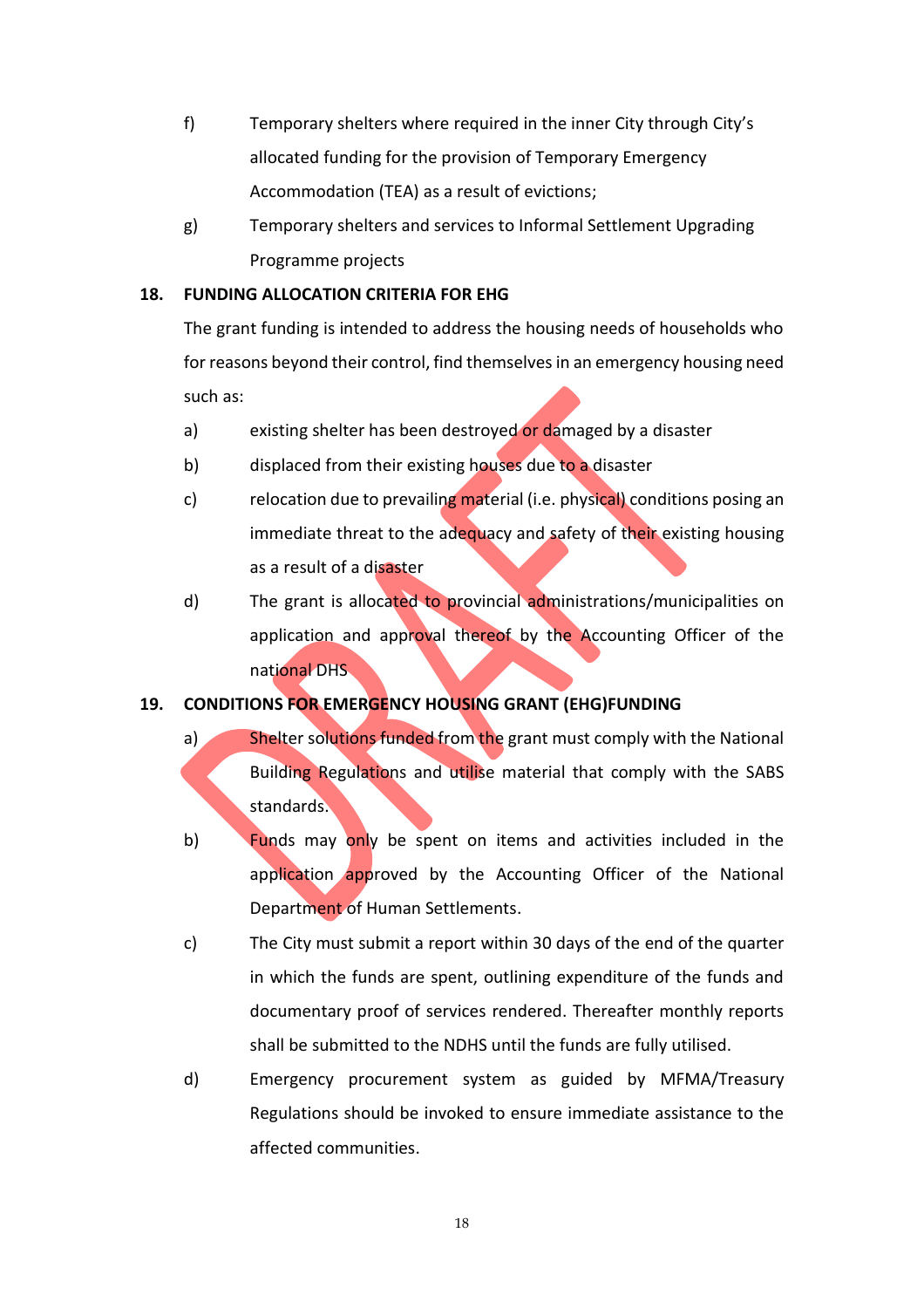#### **20. ROLES AND RESPONSIBILITIES**

#### 20.1. **National Department of Human Settlements**

- a) Advise and guide the City about the existence of the EHG and how it can be accessed;
- b) Develop and publish the EHG application form template, in consultation with National Treasury and the NDMC;
- c) Monitor programme implementation including establishing and maintaining a register or database of human settlements disasters;
- d) Support the City to plan for potential disasters. This includes identifying communities/households that reside in unsafe conditions posing a threat to health and safety as well as households who live in areas prone to flooding and/or other disasters.
- e) Monitor the planning and priority development for communities/households residing in unhealthily and lifethreatening circumstances and provide implementation assistance where required
- f) Facilitate a coordinated housing assistance intervention response in circumstances where disasters affected more than one Province/municipality.
	- g) Coordinate assistance with the NDMC to ensure there is no duplication of funding with the provincial and municipal disaster grants.
	- h) Seek approval from National Treasury for the disbursement of funds to provinces **within 10 days** of receipt of an application for funding from this grant.
	- i) Notify the relevant provinces and provincial treasury of a transfer at least 2 days before transfer.
	- j) Funds must be transferred no later than five days after notification;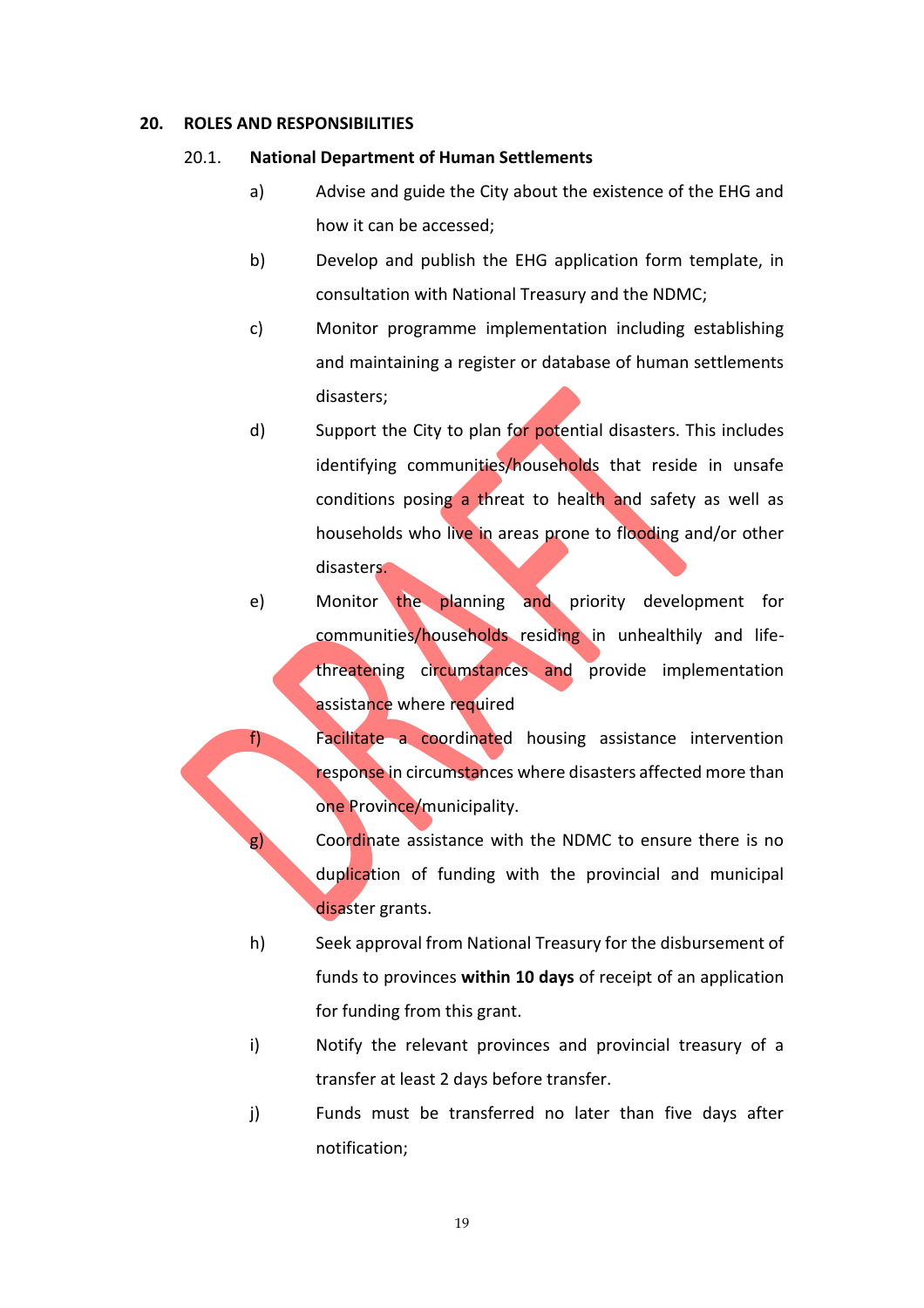- k) Transfer funds to the provincial administration with a clear stipulation of the purpose of the funds.
- l) Provide National Treasury with written notification of the transfer within 10 days of a transfer of the grant.
- m) Submit financial and non-financial reports to National Treasury within 20 days of the end of each month.
- n) Provide a performance report, within 45 days of the end of the quarter in which the funds were spent, to National Treasury using the disaster allocation monitoring template agreed to with the National Treasury.
- o) Together with the provinces monitor the implementation of funded projects.

#### 20.2. **Provincial Department of Human Settlements**

Provinces are responsible for providing the first response in the immediate aftermath of a housing emergency

- a) Conduct initial assessments of disaster impacts to verify the applications for funding **within 5 days** following the occurrence of a reported incident that meets the conditions;
- b) Conduct assessments of disaster impacts together with the affected municipalities, to verify applications for funding, within 35 days of the incident while adhering to the requirements of the emergency housing programme;

c) Confirm support to be provided by emergency housing programme to prevent duplication of support and resources;

d) Submit requests for funding, monitor projects and provide reports to the NDHS, and Provincial Treasury.

# **20.2.1. In instances where Funding is required through the Emergency Housing Programme,**

- a) Provide guidance and assistance to municipality.
- b) Collaborate with municipality in initiating and preparing application.

20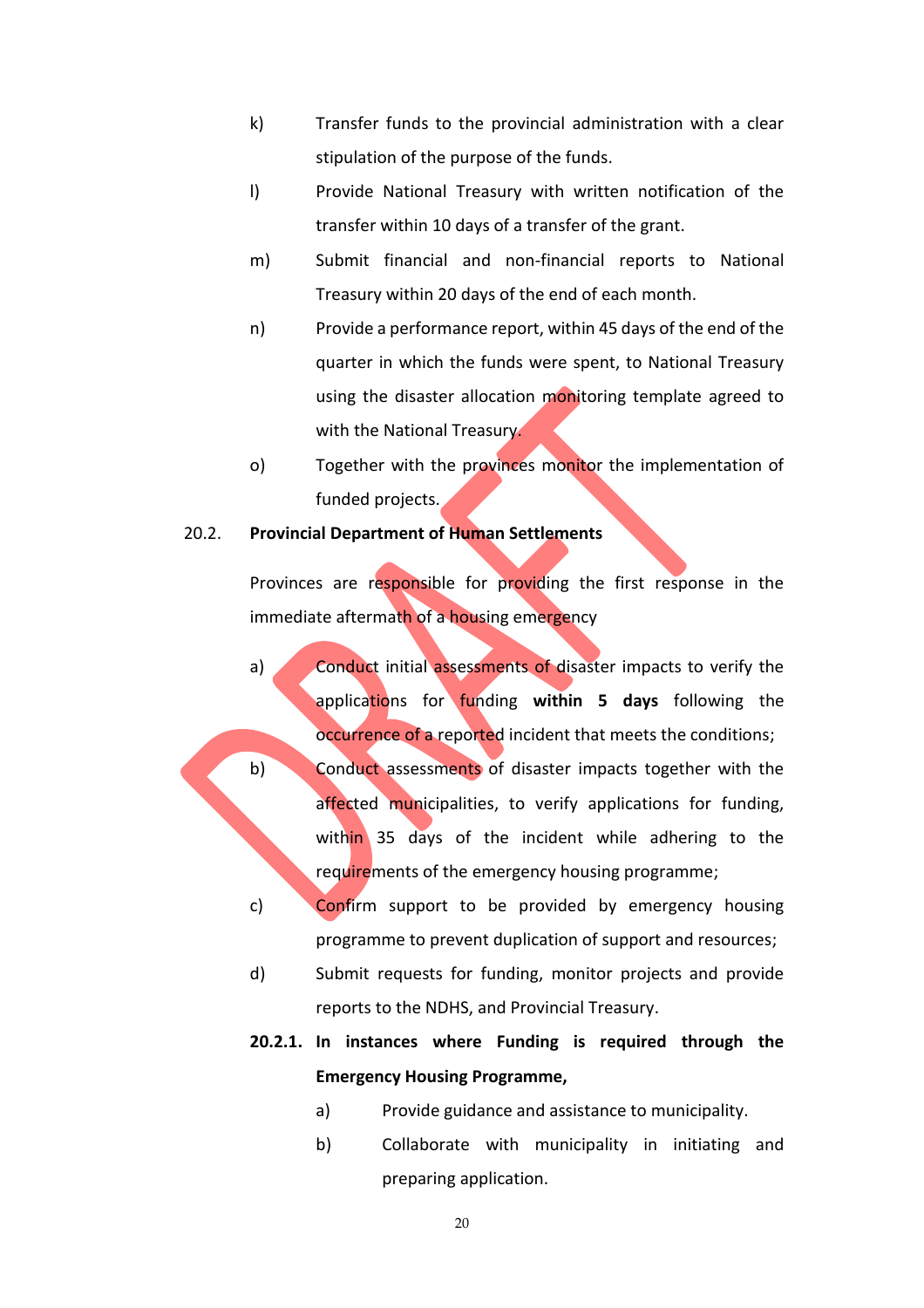- c) Ensure coordination with any disaster management initiatives and other role -players.
- d) Consider application.
- e) Submit application to MEC with comments.
- f) Provide funds for projects through reservation/reprioritisation
- g) MEC considers application.
- h) Approve application.
- i) Conclude agreement with municipality.
- j) Monitor progress.
- k) Control and disburse funds.
- I) Provide assistance and support to ensure successful completion of the project.

#### 20.3. **City of Johannesburg: Housing**

- a) Prepare and submit a complete application for the EHG in the event of disaster incidents occurring within their jurisdiction b) Upon approval of the application and receipt of funding,
	- implement the intended relief measure **(emergency housing solutions)**
- c) Submit required reports to the **National Department of Human Settlements** on the expenditure of funds received d) Manage implementation of emergency interventions including establishing and maintaining a register or database of human settlements disasters and emergencies in the municipality
	- e) Plan disaster mitigation measures in collaboration with the relevant Local Disaster Management Centre; these include:
		- i. public awareness and community outreach initiatives in respect of disaster mitigation
		- ii. ii. identifying communities/households that reside on inadequate land posing a threat to health and safety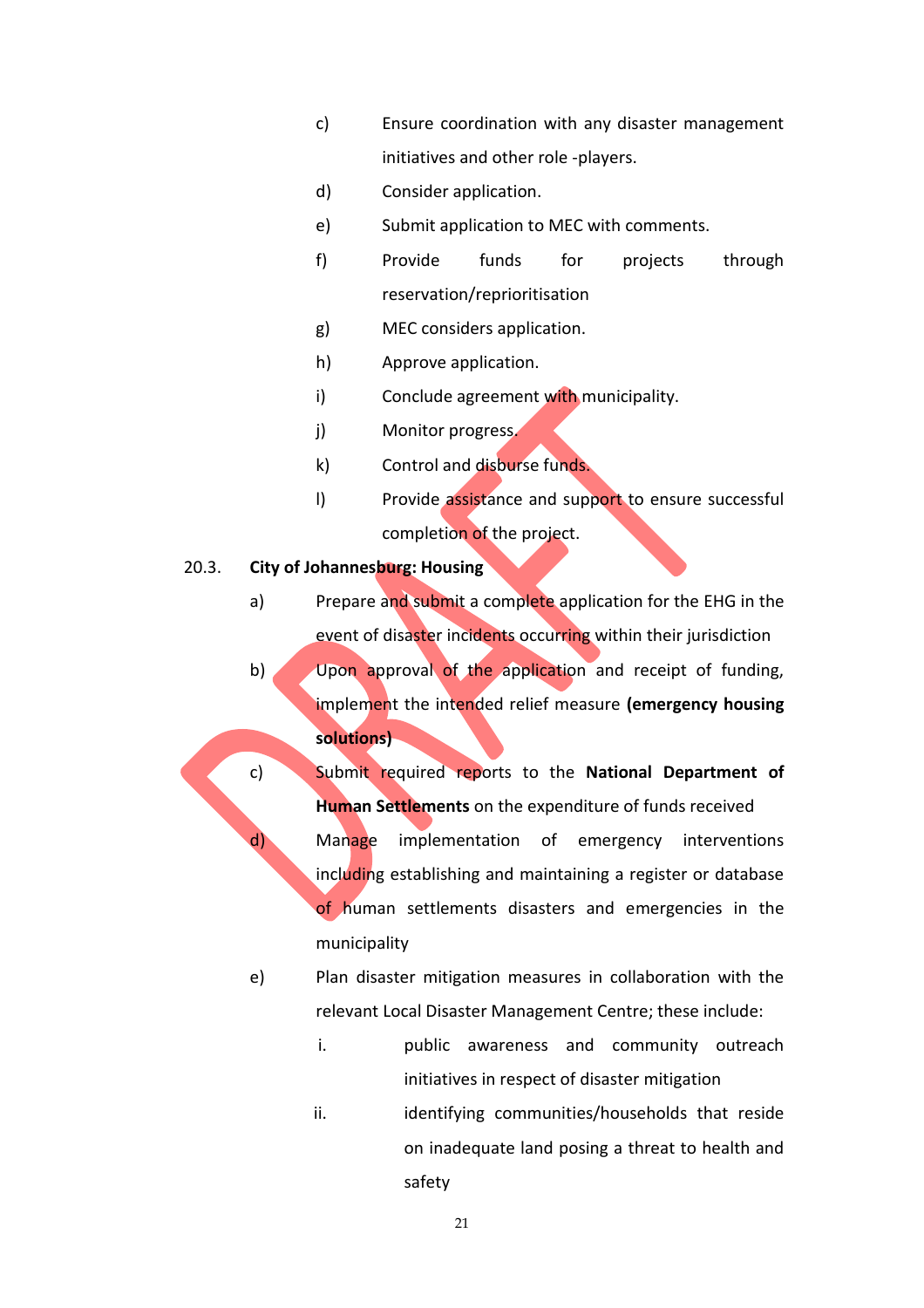- iii. iii. identifying households in areas prone to flooding and/or other disasters;
- f) Facilitate the release of municipal owned land for emergency housing and resettlement purposes;
- g) Facilitate that identified and prioritised communities and/or households are relocated and properly housed in formalised townships that comply with human settlement development norms and standards;
- h) Ensure that the shelter solutions **comply with the municipal integrated development plan, the National Building Regulations** and utilise material that complies with the South African Bureau of Standards;
- i) Monitor the planning and priority development for communities/households residing in unhealthy and lifethreatening circumstances and provide implementation assistance where required.
- **20.3.1. In instances where Funding is required through the Emergency Housing Programme**

#### a) Plan proactively.

b) Investigates and assess emergency housing need.

- c) Collaborate with the province in initiating and preparing applications.
- d) Submit application to PD.
- e) Implement.
- f) Provide undertakings.
- g) Develop permanent housing solution.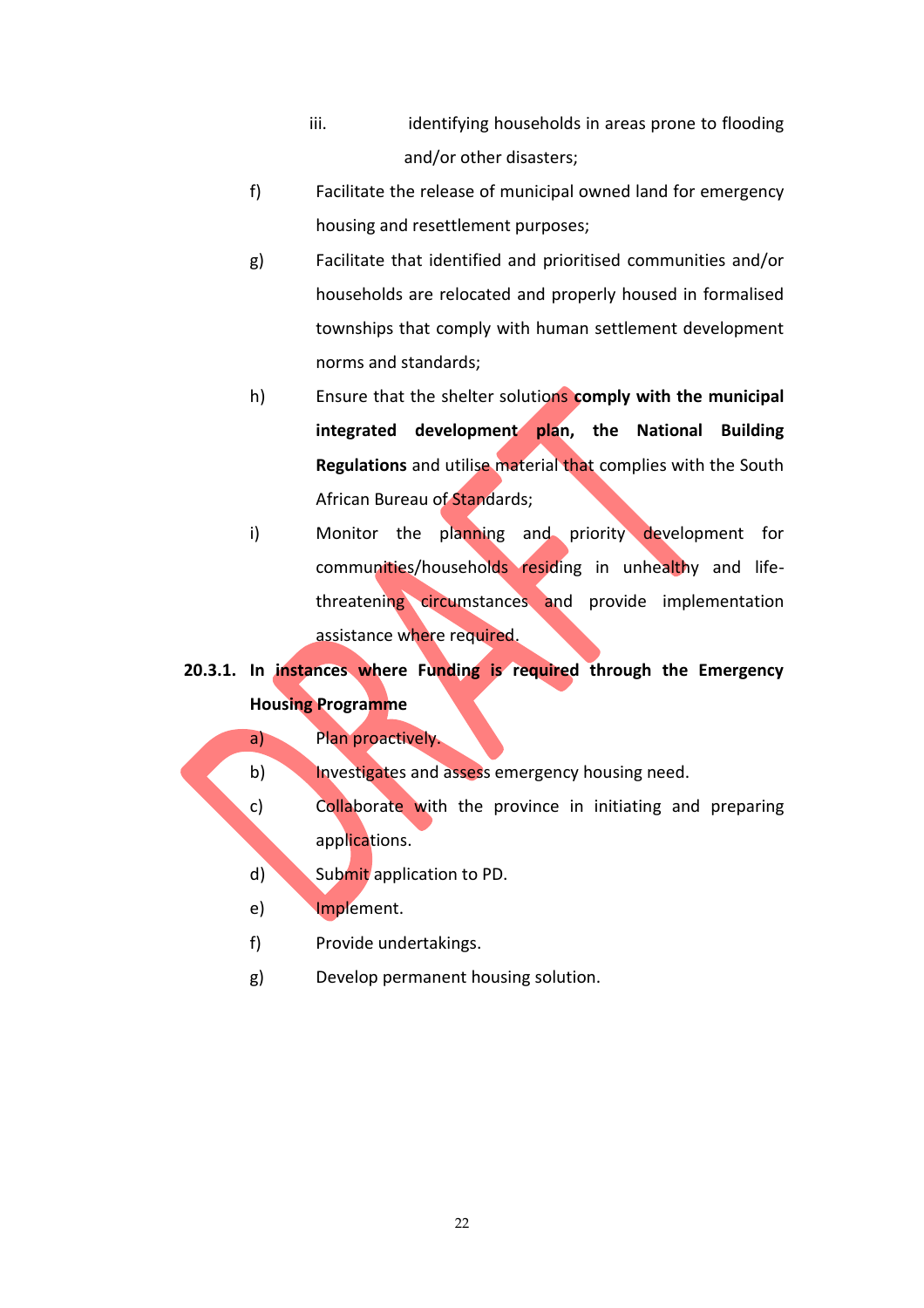#### **21. Meaningful Engagement**

The City to undertake a process of meaningful Engagement with affected persons in Emergencies as soon as is reasonably possible. The Engagement process can occur before and after the implementation of the Policy. These may result in an agreement to relocate voluntarily during court application in the case of an eviction pending or permanent relocation in cases where areas or building is at permanent risk.

#### 21.1. **Engagement**

The engagement shall include, but not be limited to:

- a) the number and circumstances of the Affected Persons;
- b) any special circumstances of the Affected Persons;
- c) the circumstances at the property;
- d) the location of the property in question;
- e) the current use of the property;
- f) the typology of the structure occupied by the Affected Persons;

g) the availability of suitable temporary accommodation or vacant land within the area of the property;

- h) the circumstances giving rise to the circumstance in the case of an eviction;
- i) the willingness of the tenants in evictions to engage;
- j) whether in the City's view an eviction is likely to lead to homelessness,
- k) the implication of a delay to the Owner;
- l) whether mediation between the Evictee and Owner is possible as envisaged in section 7 of PIE; and
- m) The interests of the Owner and of the CoJ.
- n) The CoJ, Evictees and if applicable, Owners should approach the Engagement process in good faith and with a willingness to listen to the concerns of each party and need not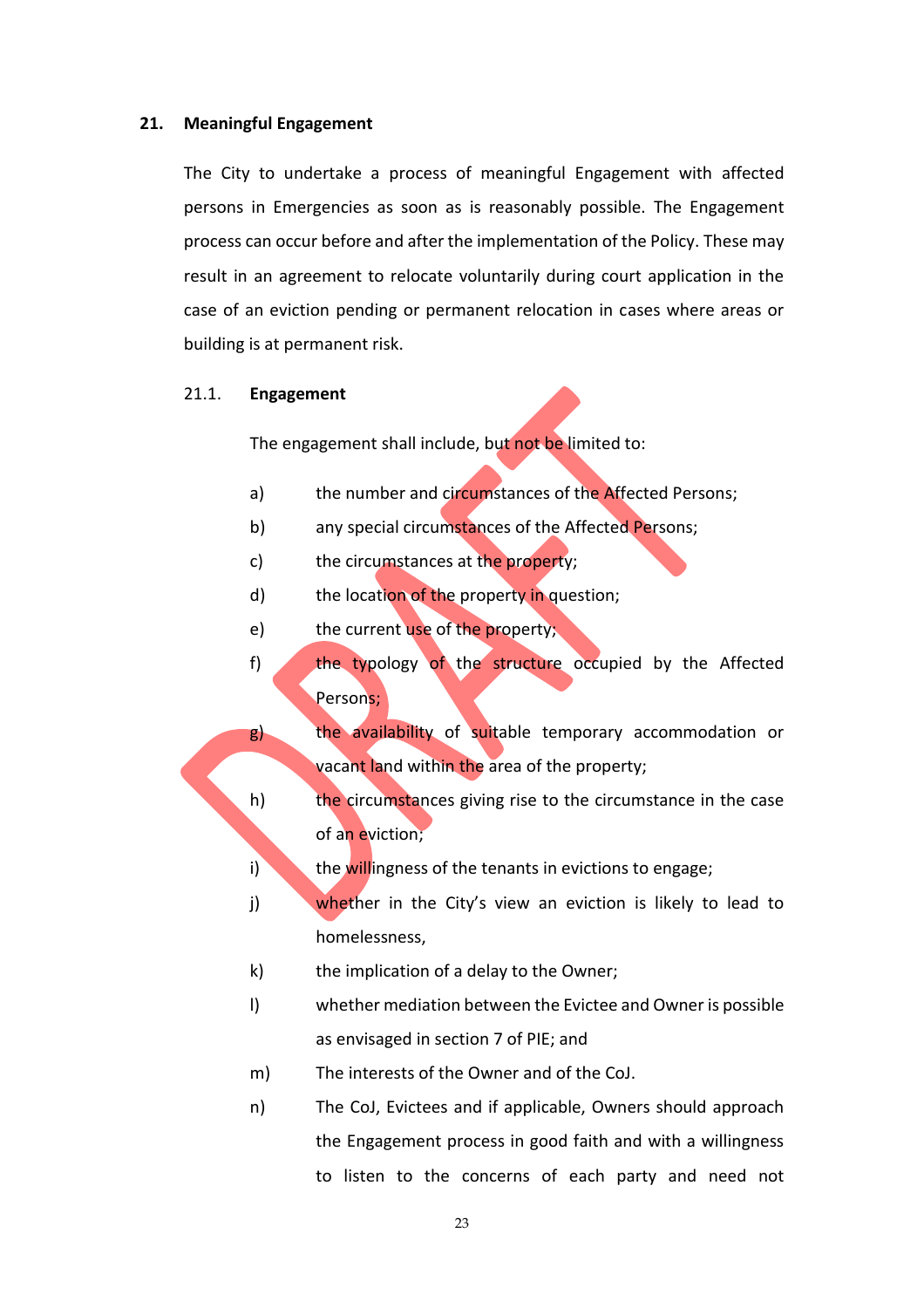necessarily reach agreement on every aspect of the dispute. Parties should not make unreasonable demands or adopt an intractable attitude. There is no *numerus clausus* of objectives that must be achieved during the Engagement process.

- o) The Engagement process should be open and transparent and any agreement resulting from the process shall be recorded in writing.
- p) The CoJ shall furthermore ensure proper record keeping of each step of the Engagement process.
- q) In the case of evictions from private property, the Engagement process will also include the Owner, if that Owner is willing to participate in the process.
- r) An Engagement with the Evictees may take place in sessions or over several phases.

#### 21.2. **Presenting alternatives to Evictees**

- a) In the course of the Engagement process, the CoJ will use its reasonable endeavours to present the Evictees with alternative accommodation options for permanent housing, such as, but not limited to, BNG houses, affordable rental or social housing options.
- b) This presentation is based on the understanding that Evictees must comply with the relevant application procedures prescribed by the prospective landlords and/or State.
- c) The CoJ shall also take reasonable steps to provide Evictees with information on formal rental opportunities in the vicinity but will not be obliged to facilitate any further intervention.
- d) In these instances Evictees will negotiate and interact with the prospective landlord directly to the exclusion of the CoJ.
- e) Affected Persons who have not registered for or benefited from state-subsidised housing previously and who satisfy the qualifying criteria must apply for subsidies for permanent housing provided for under the National Housing Code. CoJ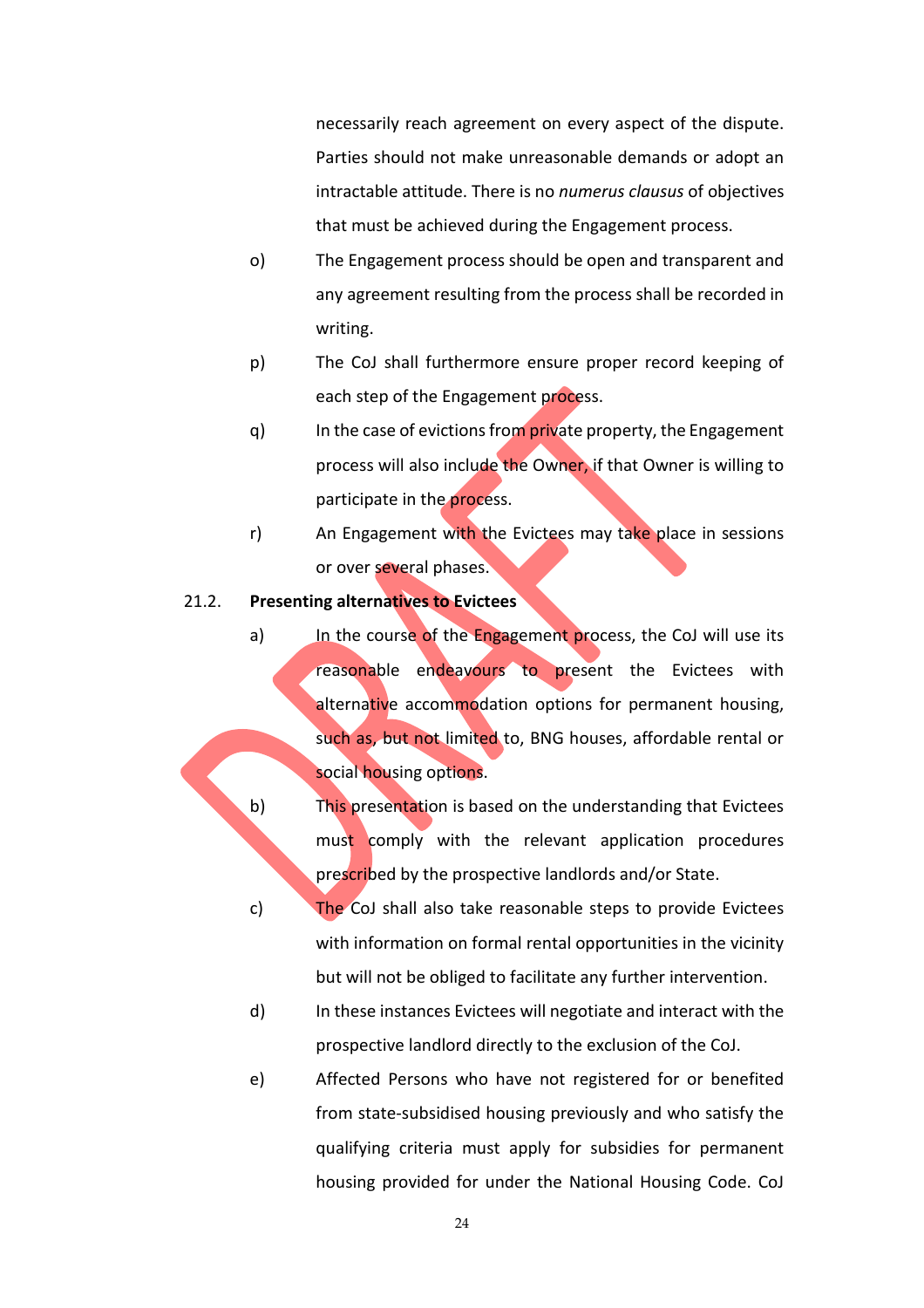will make itself available to guide Affected Persons or Evictees in this regard.

#### **22. Implementation Plan/ development for TEA**

The department to develop an implementation plan for the provision of TEA or alternative temporary accommodation.

- a) TEA buildings consist in managed care facilities and are designed to accommodate Evictees on a temporary basis.
- b) TEA buildings will be required to continuously serve new Evictees and as a result thereof Evictees are not to consider TEA buildings a permanent housing solution under any circumstances whatsoever.
- c) As managed care facilities, TEA buildings will include the implementation of the managed cared model which involves the provision of social assistance to the Evictees in order to empower them thereby improving their personal circumstances and allowing them to become self-sustaining with the possibility of finding a permanent housing solution.
- d) House rules shall be applied at TEA buildings, which shall be fair and reasonable. The house rules that are to be applied may differ among TEA buildings.
- e) The CoJ shall be entitled, to the extent necessary, to move Evictees to temporary accommodation at another TEA following a process of Engagement with the Evictees.
- f) This should include the proactive identification of identifying and providing TEA facilities, the CoJ will take the following factors into consideration, *inter alia*,
	- i) demographic profile of Affected Persons;
	- ii) proximity of TEA from where the Affected Persons have been displaced;
	- iii) provision of basic municipal services such as water, sanitation, refuse removal and other municipal services;
	- iv) prospect of the allocation of permanent housing opportunities to the Affected Persons;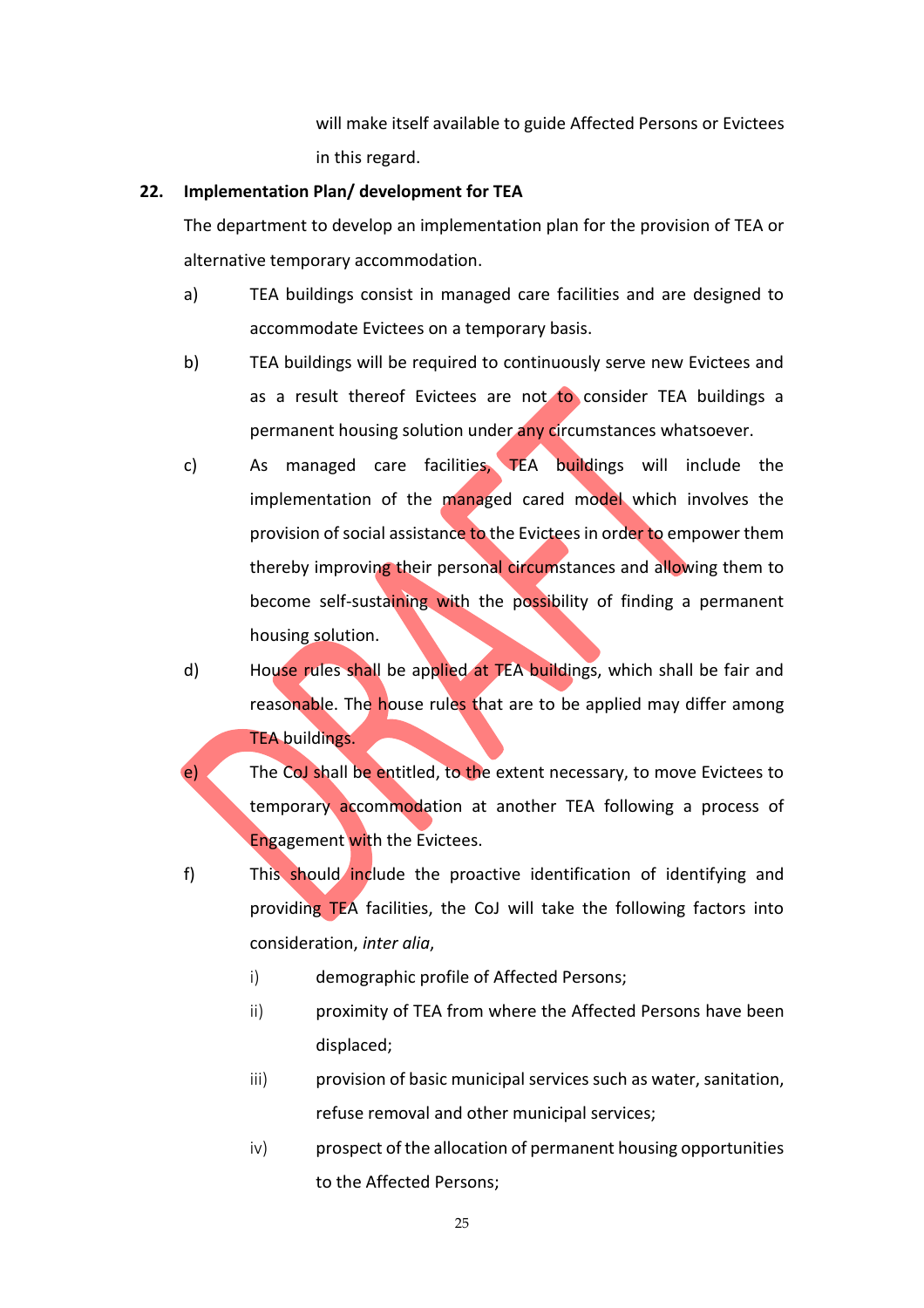- v) budgetary implications;
- vi) availability of resources;
- vii) strategic considerations and any other relevant cases;
- viii) Ensure comply to the standardised model for City's emergency housing

#### 22.1. **Provision of TRA's**

- a) The CoJ may provide Affected Persons with a TRA with basic municipal engineering services (water, sanitation and refuse removal).
- b) Where the CoJ provides Affected Persons with a TRA, it may provide materials to residents for the constructions of shelters, undertake the construction of the shelters itself or through a service provider or provide other forms of shelter as it deems appropriate.
- c) The materials or shelters provided shall at all times remain the property of CoJ and are intended for reuse, once residents vacate, return to their reconstructed homes (where their homes have been damaged by fire, storms or other severe weather elements and the site became temporarily unavailable) or enter into other formal housing programmes. d) Affected Persons in a TRA are not excluded from participating in and benefitting from the managed care model.
- e) Whether or not the managed care model will be made available to occupants of a TRA will be determined on a caseby-case basis. TRAs differ from TEA buildings in that there is the possibility of it becoming a permanent housing solution where studies demonstrate the site can be formalised and the CoJ decides to formalise the settlement.
- f) The decision to undertake such studies and to formalise the settlement shall be solely at the discretion of the CoJ.
- g) The CoJ shall be entitled, to the extent necessary, to move residents affected by an emergency to temporary

26